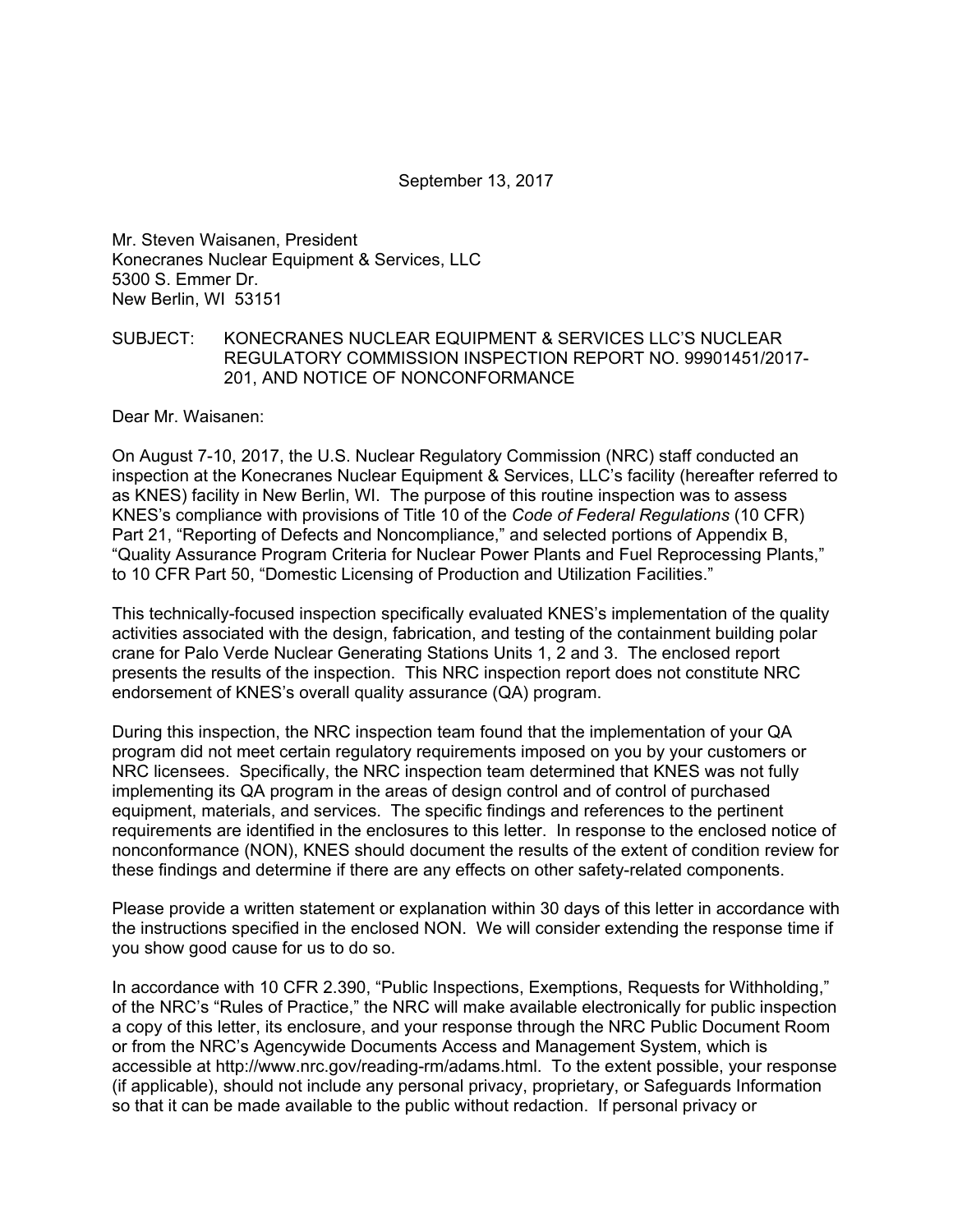proprietary information is necessary to provide an acceptable response, please provide a bracketed copy of your response that identifies the information that should be protected and a redacted copy of your response that deletes such information. If you request that such material be withheld from public disclosure, you must specifically identify the portions of your response that you seek to have withheld and provide in detail the bases for your claim (e.g., explain why the disclosure of information would create an unwarranted invasion of personal privacy or provide the information required by 10 CFR 2.390(b) to support a request for withholding confidential commercial or financial information). If Safeguards Information is necessary to provide an acceptable response, please provide the level of protection described in 10 CFR 73.21, "Protection of Safeguards Information: Performance Requirements."

Sincerely,

## */RA/*

John P. Burke, Chief Quality Assurance Vendor Inspection Branch-2 Division of Construction Inspection and Operational Programs Office of New Reactors

Docket No.: 99901451

Enclosures:

- 1. Notice of Nonconformance
- 2. Inspection Report No. 99901451/2017-201 and Attachment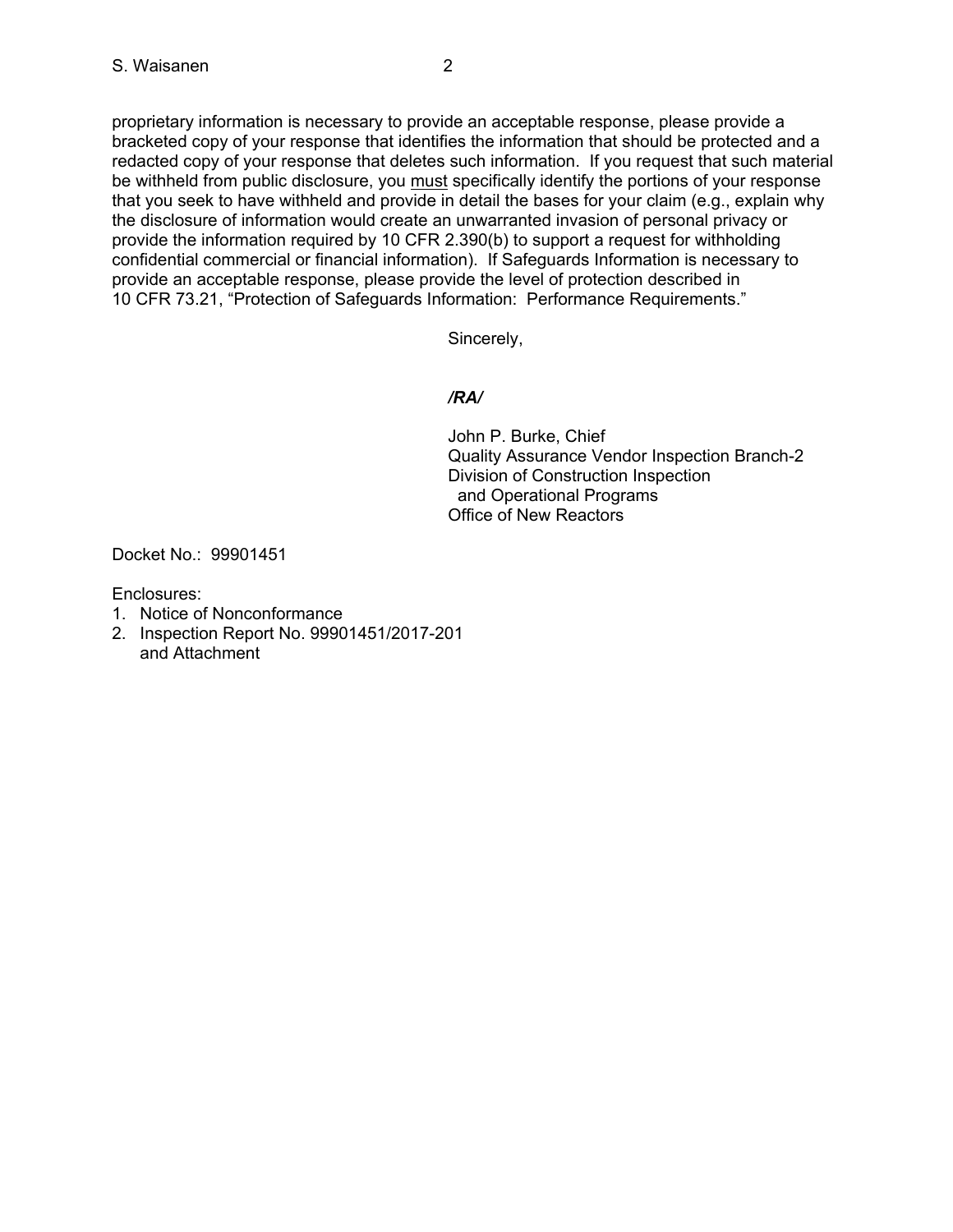## SUBJECT: KONECRANES NUCLEAR EQUIPMENT & SERVICES LLC'S NUCLEAR REGULATORY COMMISSION INSPECTION REPORT NO. 99901451/2017- 201, AND NOTICE OF NONCONFORMANCE

Dated: September 13, 2017

DISTRIBUTION: SLingam **GCurran TJackson** KKavanagh ASakadales ConE\_Resource NRO\_DCIP\_Distribution dan.wittig@konecranes.com jay.edmunson@konecranes.com thomas.mccann@konecranes.com

| <b>ADAMS Accession No.: ML17235B230</b> |                          | *via e-mail     | <b>NRO-002</b>  |               |
|-----------------------------------------|--------------------------|-----------------|-----------------|---------------|
|                                         | <b>OFFICE   NRO/DCIP</b> | NRO/DCIP        | NRO/DCIP        | NRO/DCIP      |
| <b>NAME</b>                             | <b>YDiaz-Castillo</b>    | RGascot-Lozada  | <b>IBerrios</b> | AArmstrong*   |
| <b>DATE</b>                             | 09/08/2017               | 09/08/2017      | 09/11/2017      | 09/08/2017    |
|                                         | <b>OFFICE   NRR/DSS</b>  | <b>RIII/DRS</b> | NRO/DCIP        | NRO/DCIP      |
| <b>NAME</b>                             | <b>SJones</b>            | EFernández*     | <b>SSmith</b>   | <b>JBurke</b> |
| <b>DATE</b>                             | 09/11/2017               | 09/08/2017      | 09/11/2017      | 09/13/2017    |

**OFFICIAL RECORD COPY**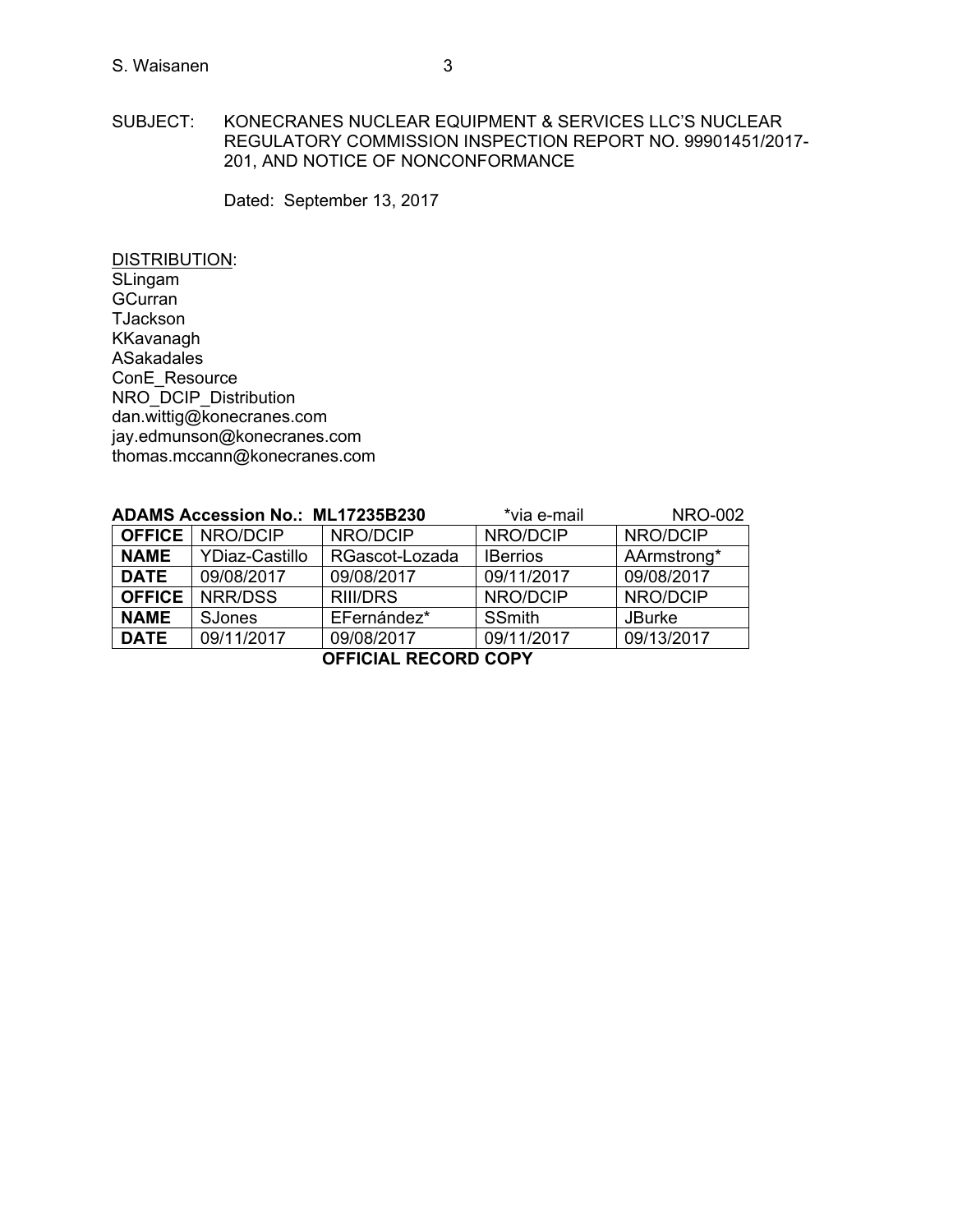#### **NOTICE OF NONCONFORMANCE**

Konecranes Nuclear Equipment and Services, LLC Docket No. 99901451 5300 S. Emmer Dr. Report No. 2017-201 New Berlin, WI 53151

Based on the results of a U.S. Nuclear Regulatory Commission (NRC) inspection conducted at Konecranes Nuclear Equipment and Services, LLC's (hereafter referred to as KNES) facility in New Berlin, WI, from August 7, 2017, through August 10, 2017, KNES did not conduct certain activities in accordance with NRC requirements that were contractually imposed upon KNES by NRC licensees:

A. Criterion III, "Design Control," of Appendix B, "Quality Assurance Criteria for Nuclear Power Plants and Fuel Reprocessing Plants," to Title 10 of the *Code of Federal Regulations* (10 CFR) Part 50, "Domestic Licensing of Production and Utilization Facilities," states, in part, that "Measures shall be established for the selection and review for suitability of application of materials, parts, equipment, and processes that are essential to the safety-related functions of structures, systems and components. The design control measures shall provide for verifying or checking the adequacy of design, such as by the performance of design reviews, by the use of alternate or simplified calculational methods, or by the performance of a suitable testing program."

Section 2.0, "Description," of Arizona Public Service (APS) Technical Specification No. 13-CN-0390, "Technical Requirements for Upgrading the Containment Building Polar Crane to Single Failure Proof," Revision 0, dated February 16, 2017, states, in part, that the "crane upgrade will be performed in accordance with the Single Failure Proof (SFP) regulatory guidance as outlined in NUREG-0612 ["Control of Heavy Loads at Nuclear Power Plants, July 1980], NUREG-0554 ["Single-Failure-Proof Cranes for Nuclear Power Plants," May 1979], and NOG-1["Rules for Construction of Overhead and Gantry Cranes (Top Running Bridge, Multiple Girder)," 2004 Edition]." In addition, Section 7.4, "Mechanical Requirements," states, in part, that "Mechanical crane elements, including drives, shafts, axles, bearings, gears, hooks, sheave pins, blocks, wire rope, drum sheaves, couplings, and brakes shall be in full compliance with this specification, ANSI B30.2 ["Overhead and Gantry Cranes (Top Running Bridge, Multiple Girder)"], NOG-1 and CMAA ["Crane Manufacturers Association of America, Inc.] # 70 ["Specifications for Top Running Bridge & Gantry Type Multiple Girder Electric Overhead Travelling Cranes]."

Subsection 5427.1, "Type I Cranes," of the American Society of Mechanical Engineers (ASME) NOG-1-2004, states, in part, that "Sheaves shall be of steel and provided with antifriction or sleeve bearings."

Section 5473, "Working Stresses," of ASME NOG-1-2004, states, in part, that "The maximum working stresses in Class I crane machinery components shall not exceed the maximum allowable stresses […], unless otherwise specified by the purchaser. The maximum working loads shall include dead loads, maximum live loads, and acceleration and deceleration forces that result from normal operation of the crane. The maximum calculated working stresses shall include both service and stress concentration factors."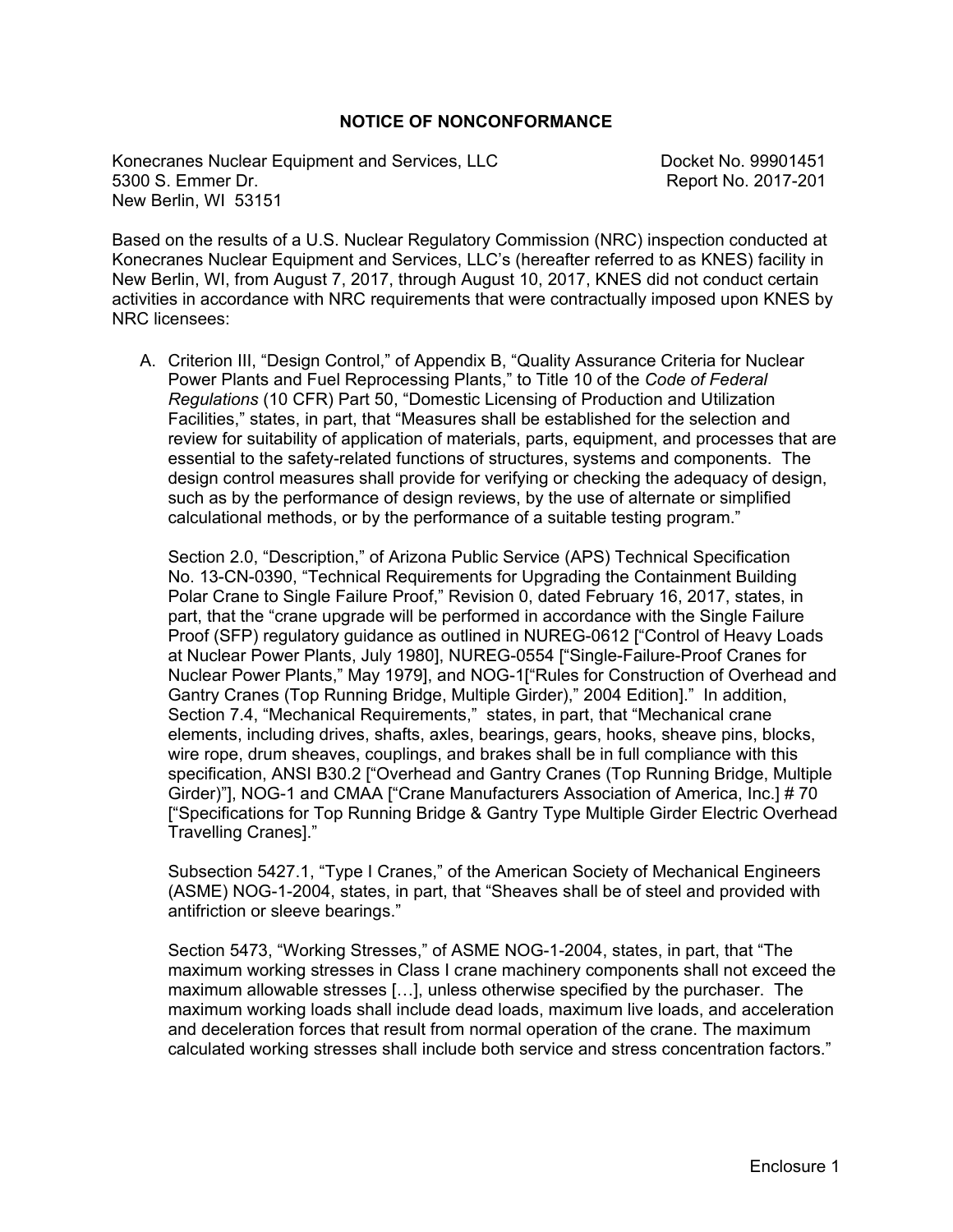Contrary to the above, as of August 10, 2017, KNES failed to verify the adequacy of the design and suitability of application of materials that are essential to the safety-related function of the main hoist lower blocks and the drum sheaves. Specifically, KNES failed to design and manufacture the main hoist lower blocks and the drum sheaves in accordance with the requirements of ASME NOG-1, 2004. The NRC inspection determined that KNES manufactured the drum sheaves from a proprietary polymer material instead of steel as required by Subsection 5427.1 of ASME NOG-1, 2004 Edition. In addition, the NRC inspection team determined that KNES failed to demonstrate that the main hoist lower blocks and the polymer drum sheaves did not exceed the maximum allowable stress values as specified in Section 5473 of ASME NOG-1, 2004 Edition. The main hoist lower block structure retains the drum sheave pin that bears the load from the drum sheaves and the drum sheaves retain the hoist rope. Failure of multiple drum sheaves or failure to retain the drum sheave pin due to overload would prevent the crane from holding the load.

This issue has been identified as Nonconformance 99901451/2017-201-01.

B. Criterion VII "Control of Purchased Material, Equipment and Services," of Appendix B to 10 CFR Part 50, states, in part, that, "Measures shall be established to assure that purchased material, equipment, and services, whether purchased directly or through contractors and subcontractors, conform to the procurement documents. These measures shall include provisions, as appropriate, for source evaluation and selection, objective evidence of quality furnished by the contractor or subcontractor, inspection at the contractor or subcontractor source, and examination of products upon delivery. The effectiveness of the control of quality by contractors and subcontractors shall be assessed by the applicant or designee at intervals consistent with the importance, complexity, and quality of the product or services."

Section 3.3, "Nuclear Quality System," of KNES's NQM states, in part, that "Where suppliers have a quality system conforming to 10CFR50 Appendix B or ASME NQA-1, they shall be qualified by on-site audit to verify the requirements are met."

Contrary to the above, as of August 10, 2017, KNES failed to assess the effectiveness of the control of quality by contractors. Specifically, KNES failed to perform an implementation audit of Lincoln Electric's quality assurance (QA) program to assure that purchased safety-related weld filler material met the quality requirements of Appendix B to 10 CFR Part 50. The weld filler material procured from Lincoln Electric was used in the weldment of the main and auxiliary hoist drums. The main and auxiliary hoist systems, of which the drums are a part of, are responsible for stopping and holding the load following a seismic event or any credible single failure affecting the load path.

This issue has been identified as Nonconformance 99901451/2017-201-02.

Please provide a written statement or explanation to the U.S. Nuclear Regulatory Commission, ATTN: Document Control Desk, Washington, DC 20555-0001, with a copy to the Chief, Quality Assurance Vendor Inspection Branch-2, Division of Construction Inspection and Operational Programs, Office of New Reactors, within 30 days of the date of the letter transmitting this Notice of Nonconformance. This reply should be clearly marked as a "Reply to a Notice of Nonconformance" and should include for each noncompliance: (1) the reason for the noncompliance or, if contested, the basis for disputing the noncompliance; (2) the corrective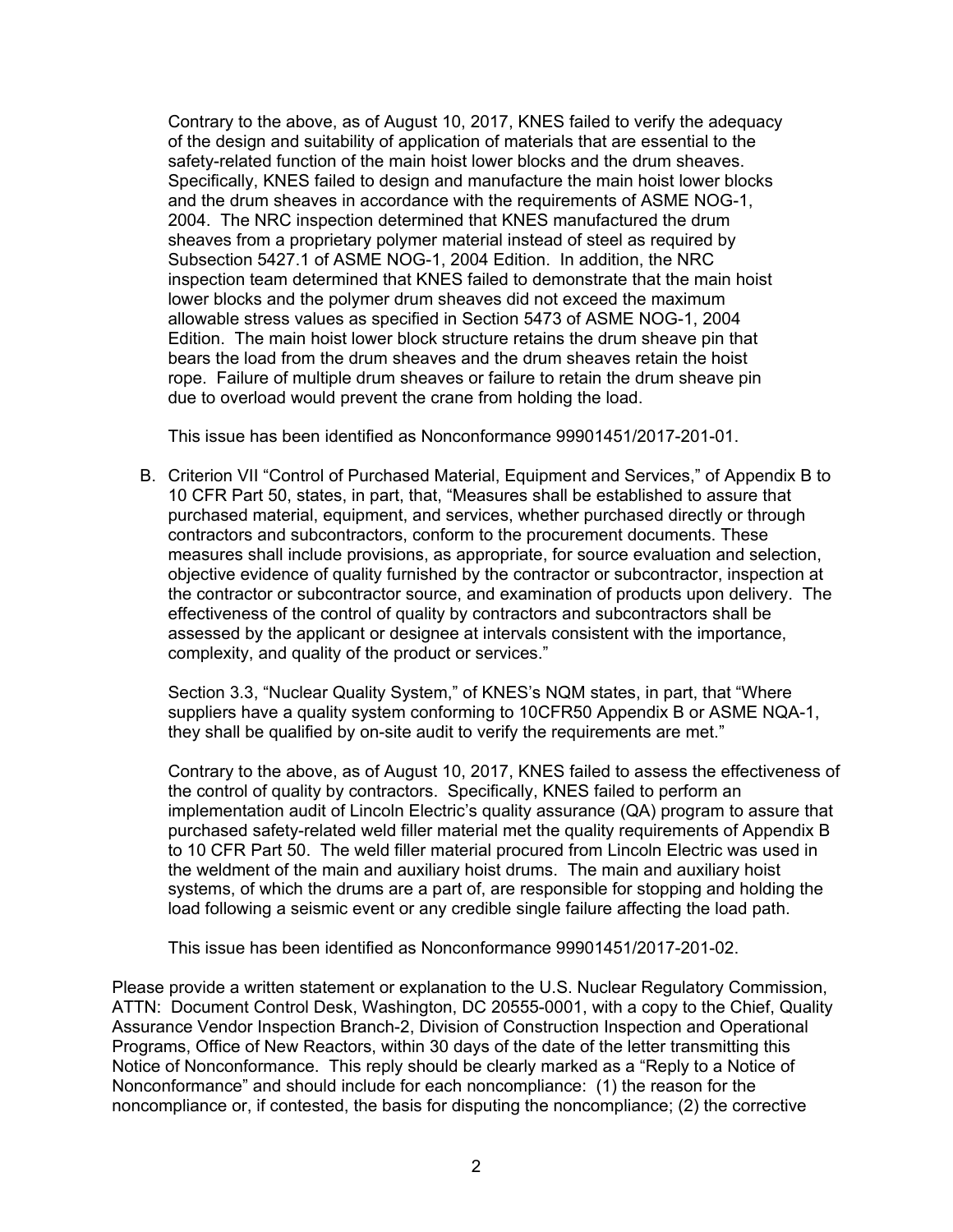steps that have been and the results achieved; (3) the corrective steps that will be to avoid further noncompliance; and (4) the date when the corrective action will be completed. Where good cause is shown, the NRC will consider extending the response time.

Because your response will be made available electronically for public inspection in the NRC Public Document Room or from the NRC's Agencywide Documents Access and Management System, which is accessible from the NRC Web site at http://www.nrc.gov/readingrm/adams.html, to the extent possible, it should not include any personal privacy, proprietary, or Safeguards Information (SGI) so that the NRC can make it available to the public without redaction. If personal privacy or proprietary information is necessary to provide an acceptable response, then please provide a bracketed copy of your response that identifies the information that should be protected and a redacted copy of your response that deletes such information. If you request that such material be withheld, you must specifically identify the portions of your response that you seek to have withheld and provide in detail the bases for your claim of withholding (e.g., explain why the disclosure of information would create an unwarranted invasion of personal privacy or provide the information required by 10 CFR 2.390(b) to support a request for withholding confidential commercial or financial information). If Safeguards Information is necessary to provide an acceptable response, please provide the level of protection described in 10 CFR 73.21, "Protection of Safeguards Information: Performance Requirements."

Dated this the 13<sup>th</sup> day of September 2017.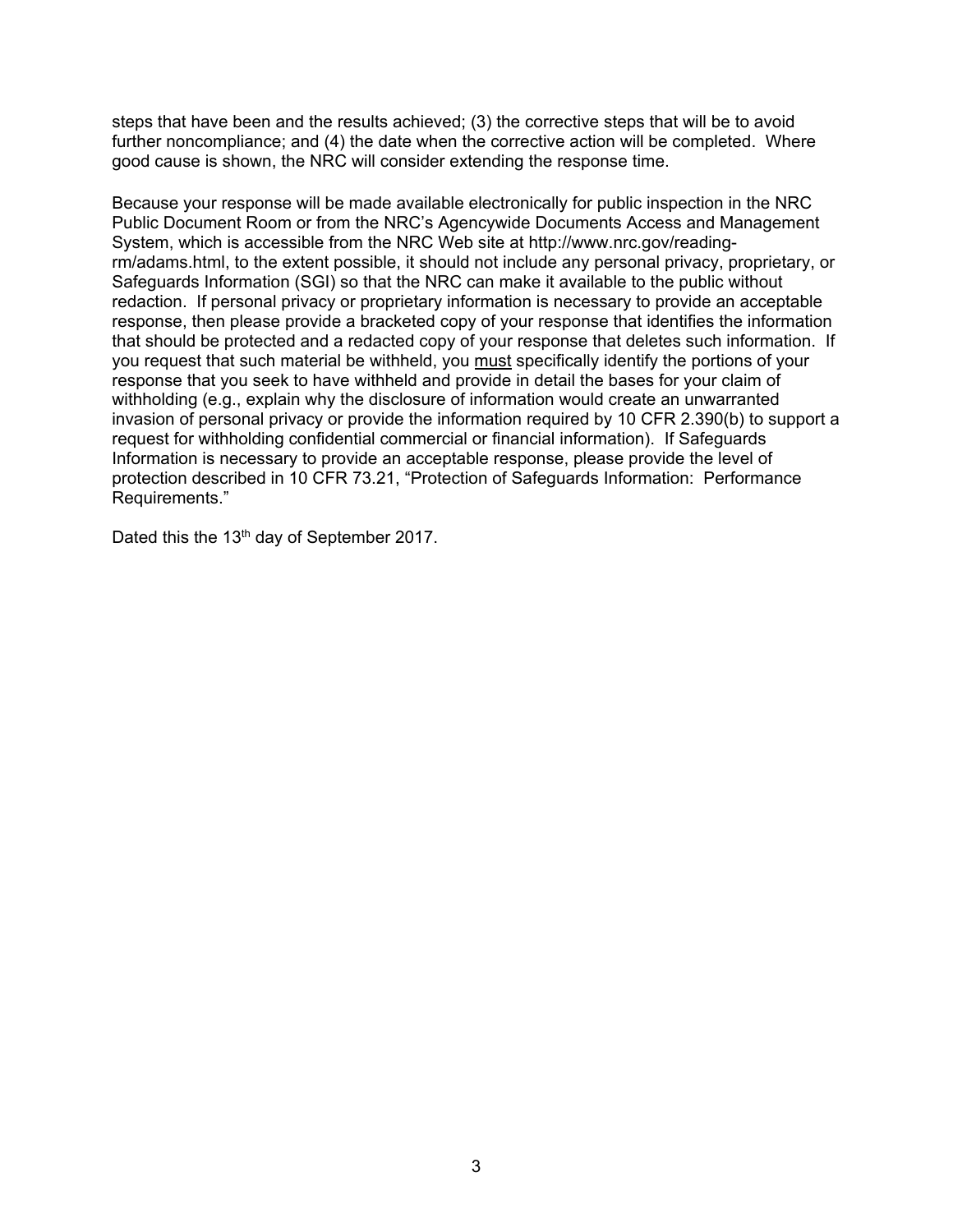## **U.S. NUCLEAR REGULATORY COMMISSION OFFICE OF NEW REACTORS DIVISION OF CONSTRUCTION INSPECTION AND OPERATIONAL PROGRAMS VENDOR INSPECTION REPORT**

| Docket No.:                       | 99901451                                                                                                                                                                                                                                                                                                          |                                                                                                                                             |                                                |  |
|-----------------------------------|-------------------------------------------------------------------------------------------------------------------------------------------------------------------------------------------------------------------------------------------------------------------------------------------------------------------|---------------------------------------------------------------------------------------------------------------------------------------------|------------------------------------------------|--|
| Report No.:                       | 99901451/2017-201                                                                                                                                                                                                                                                                                                 |                                                                                                                                             |                                                |  |
| Vendor:                           | Konecranes Nuclear Equipment and Services, LLC<br>5300 S. Emmer Dr.<br>New Berlin, WI 53151                                                                                                                                                                                                                       |                                                                                                                                             |                                                |  |
| Vendor Contact:                   | Mr. Thomas McCann<br><b>Quality Assurance Manager</b><br>Email: Thomas.mccann@konecranes.com<br>Phone: 1-262-821-4064                                                                                                                                                                                             |                                                                                                                                             |                                                |  |
| <b>Nuclear Industry Activity:</b> | Konecranes Nuclear Equipment and Services LLC, located at<br>5300 South Emmer Drive, New Berlin, WI 53151, provides new,<br>replacement, or refurbished material handling equipment; cask<br>cranes; cask transporters; fuel handling cranes; polar cranes; and<br>turbine hall cranes, for the nuclear industry. |                                                                                                                                             |                                                |  |
| <b>Inspection Dates:</b>          | August 7-10, 2017                                                                                                                                                                                                                                                                                                 |                                                                                                                                             |                                                |  |
| Inspectors:                       | Yamir Diaz-Castillo<br>John P. Burke<br>Ilka T. Berrios<br>Ramón Gascot-Lozada<br>Aaron Armstrong<br>Steve Jones<br>Gordon Curran<br>Edison Fernández                                                                                                                                                             | NRO/DCIP/QVIB-2<br>NRO/DCIP/QVIB-2<br>NRO/DCIP/QVIB-2<br>NRO/DCIP/QVIB-2<br>NRO/DCIP/QVIB-1<br>NRR/DSS/SBPB<br>NRR/DSS/SPSB<br>RIII/DRS/CSB | Team Leader<br><b>Branch Chief</b><br>Observer |  |
| Approved by:                      | John P. Burke, Chief<br>Quality Assurance Vendor Inspection Branch-2<br>Division of Construction Inspection<br>and Operational Programs<br><b>Office of New Reactors</b>                                                                                                                                          |                                                                                                                                             |                                                |  |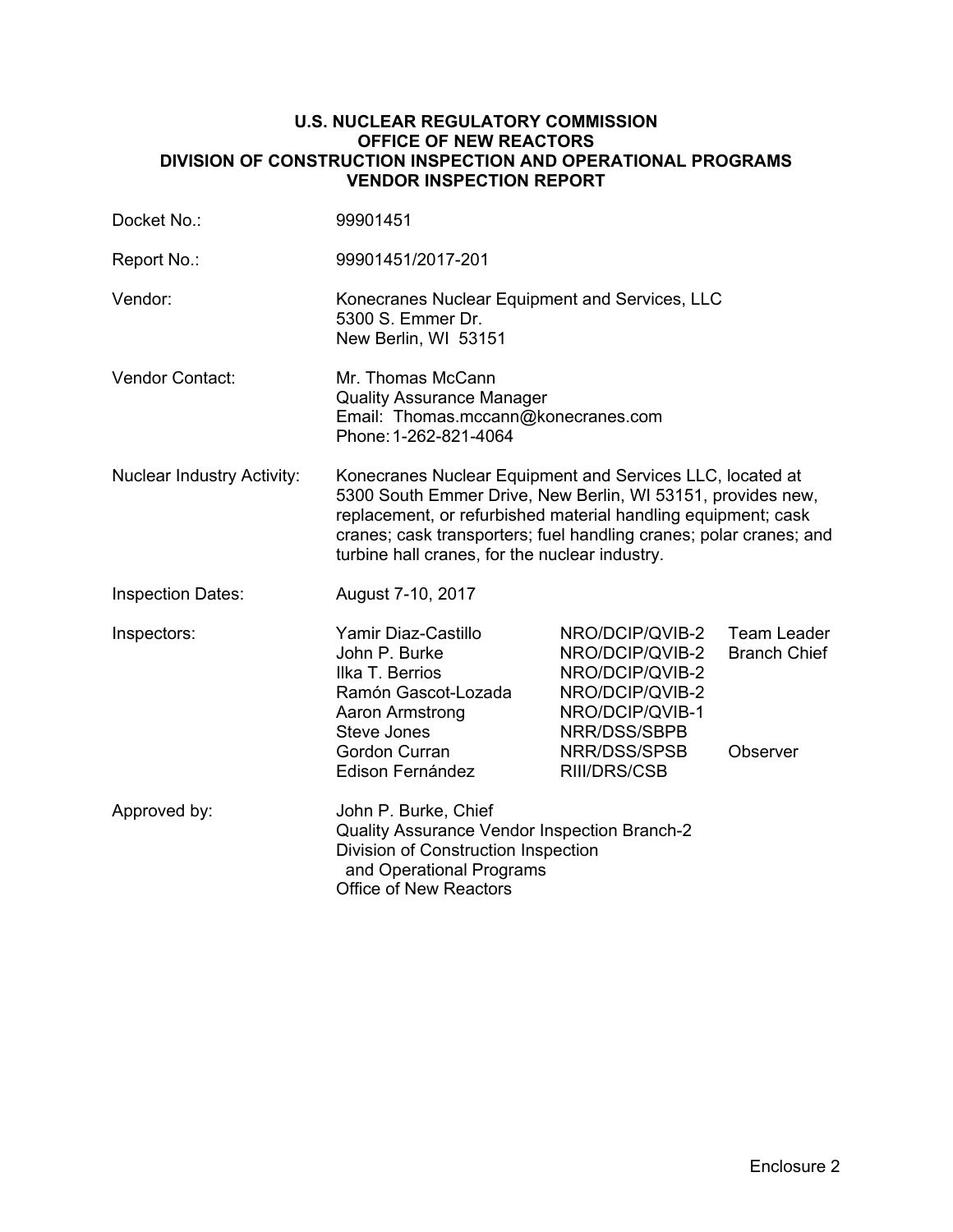## **EXECUTIVE SUMMARY**

#### Konecranes Nuclear Equipment and Services, LLC 99901451/2017-201

The U.S. Nuclear Regulatory Commission (NRC) staff conducted a vendor inspection at the Konecranes Nuclear Equipment and Services, LLC's (hereafter referred to as KNES) facility in New Berlin, WI, to verify that it had implemented an adequate quality assurance (QA) program that complies with the requirements of Appendix B, "Quality Assurance Criteria for Nuclear Power Plants and Fuel Reprocessing Plants," to Title 10 of the *Code of Federal Regulations* (10 CFR) Part 50, "Domestic Licensing of Production and Utilization Facilities." In addition, the NRC inspection also verified that KNES implemented a program under 10 CFR Part 21, "Reporting of Defects and Noncompliance." This was the second NRC inspection at the KNES facility.

This technically-focused inspection specifically evaluated KNES's implementation of quality activities associated with the design, fabrication, and testing of the upgrade for the containment building polar crane for Palo Verde Nuclear Generating Stations (PNVGS) Units 1, 2 and 3.

In order to satisfy the conditions assumed in a screening performed under the requirements of 10 CFR 50.59, "Changes, Tests, and Experiments," Arizona Public Service (APS) specified that the supplier of the cranes shall meet or exceed the required elements of a number of codes, standards, documents, and regulations, including the following:

- NUREG-0554, "Single-Failure-Proof Cranes for Nuclear Power Plants," May 1979 **Edition**
- NUREG-0612, "Control of Heavy Loads at Nuclear Power Plants," July 1980 Edition
- American Society of Mechanical Engineers (ASME) NOG-1, "Rules for Construction of Overhead and Gantry Cranes (Top Running Bridge, Multiple Girder)", 2004 Edition
- American Welding Society (AWS) D1.1, "Structural Welding Code Steel," 2010 Edition

Specific activities observed by the NRC inspection team included:

• Dry run of portions of the Factory Acceptance Test for the PVNGS Unit 1 containment building polar crane which included testing of the manual horizontal movement of the polar crane trolley along the rails and emergency lowering of the rated load.

In addition to observing these activities, the NRC inspection team verified that measuring and test equipment (M&TE) was properly identified, marked, calibrated, and used within its calibrated range.

These regulations served as the bases for the NRC inspection:

- Appendix B to 10 CFR Part 50
- 10 CFR Part 21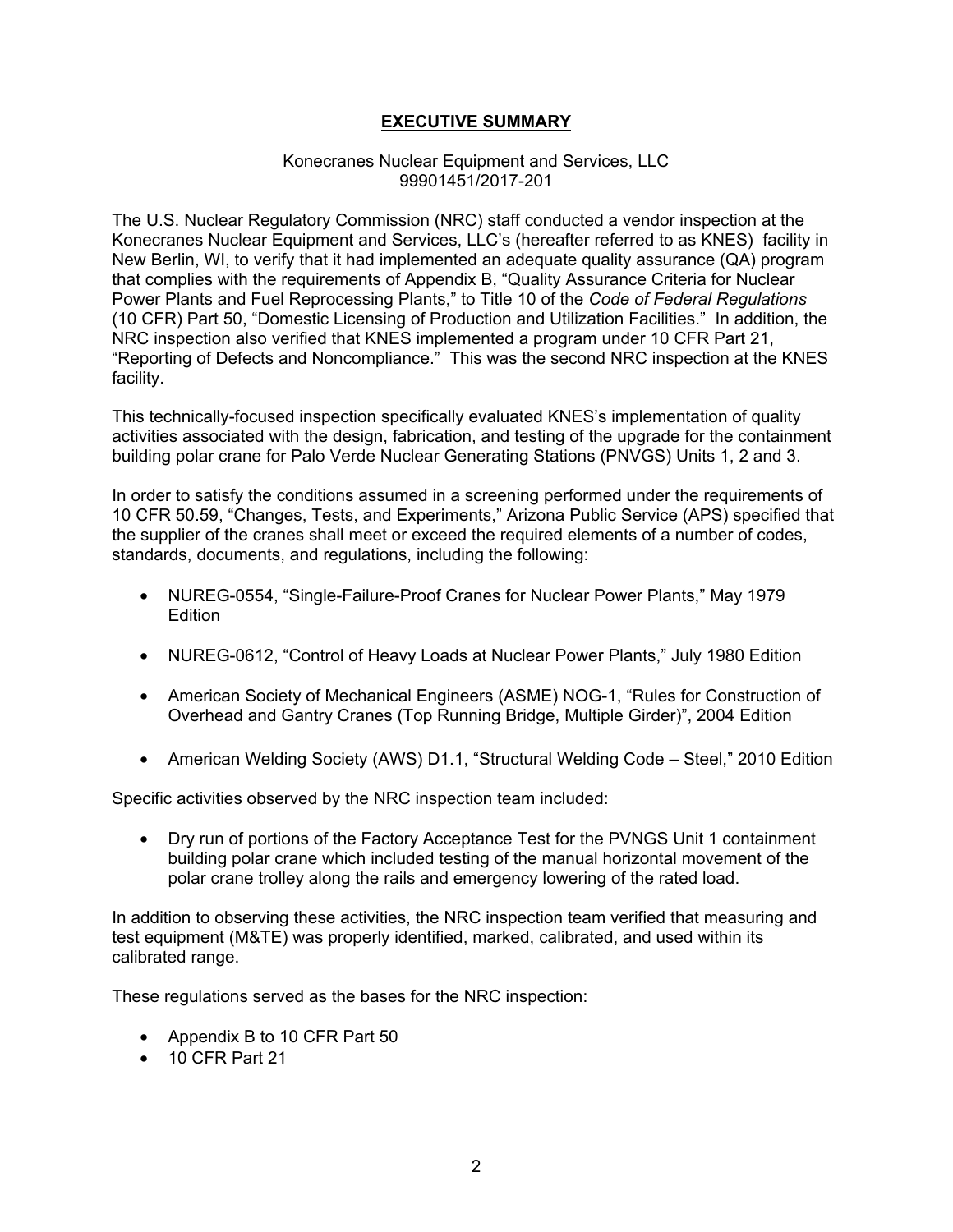During the course of this inspection, the NRC inspection team implemented Inspection Procedure (IP) 43002, "Routine Inspections of Nuclear Vendors," dated January 27, 2017, IP 43004, "Inspection of Commercial-Grade Dedication Programs," dated January 27, 2017, and IP 36100, "Inspection of 10 CFR Part 21 and Programs for Reporting Defects and Noncompliance," dated February 13, 2012.

With the exception of the notice of nonconformances described below, the NRC inspection team concluded that KNES's QA policies and procedures comply with the applicable requirements of Appendix B to 10 CFR Part 50 and 10 CFR Part 21, and that KNES's personnel are implementing these policies and procedures effectively. The results of this inspection are summarized below.

## Design Control

The NRC inspection team issued Nonconformance 99901451/2017-201-01 in association with KNES's failure to implement the regulatory requirements of Criterion III, "Design Control," of Appendix B to 10 CFR Part 50. Nonconformance 99901451/2017-201-01 cites KNES for failing to adequately review the suitability of application of materials, parts and equipment that are essential to the safety-related functions of structures, systems and components and failed to verify the adequacy of the design by the use of alternate or simplified calculational methods. Specifically, KNES failed to design and manufacture the main hoist lower blocks and the drum sheaves in accordance with the requirements of ASME NOG-1, 2004 Edition. The NRC inspection determined that KNES manufactured the drum sheaves from a proprietary polymer material instead of steel as required by Subsection 5427.1 of ASME NOG-1, 2004 Edition. In addition, the NRC inspection team determined that KNES failed to demonstrate that the main hoist lower blocks and the polymer drum sheaves did not exceed the maximum allowable stress values as specified in Section 5473 of ASME NOG-1, 2004 Edition.

## Supplier Oversight and Internal Audits

The NRC inspection team issued Nonconformance 99901451/2017-201-02 in association with KNES's failure to implement the regulatory requirements of Criterion VII, "Control of Purchased Material, Equipment, and Services," of Appendix B to 10 CFR Part 50. Nonconformance 99901451/2017-201-02 cites KNES for failing to assess the effectiveness of the control of quality by contractors. Specifically, KNES failed to perform an implementation audit of Lincoln Electric's quality assurance program to assure that purchased safety-related weld filler material met the quality requirements of Appendix B to 10 CFR Part 50.

## Other Inspection Areas

The NRC inspection team determined that KNES is implementing its programs for training ad qualification, 10 CFR Part 21, commercial-grade dedication, procurement document control, control of special processes, test control, control of M&TE, nonconforming material, parts, or components, corrective action, and internal audits in accordance with the applicable regulatory requirements of Appendix B to 10 CFR Part 50. Based on the limited sample of documents reviewed and activities observed, the NRC inspection team also determined that KNES is adequately implementing its policies and procedures associated with these programs. No findings of significance were identified.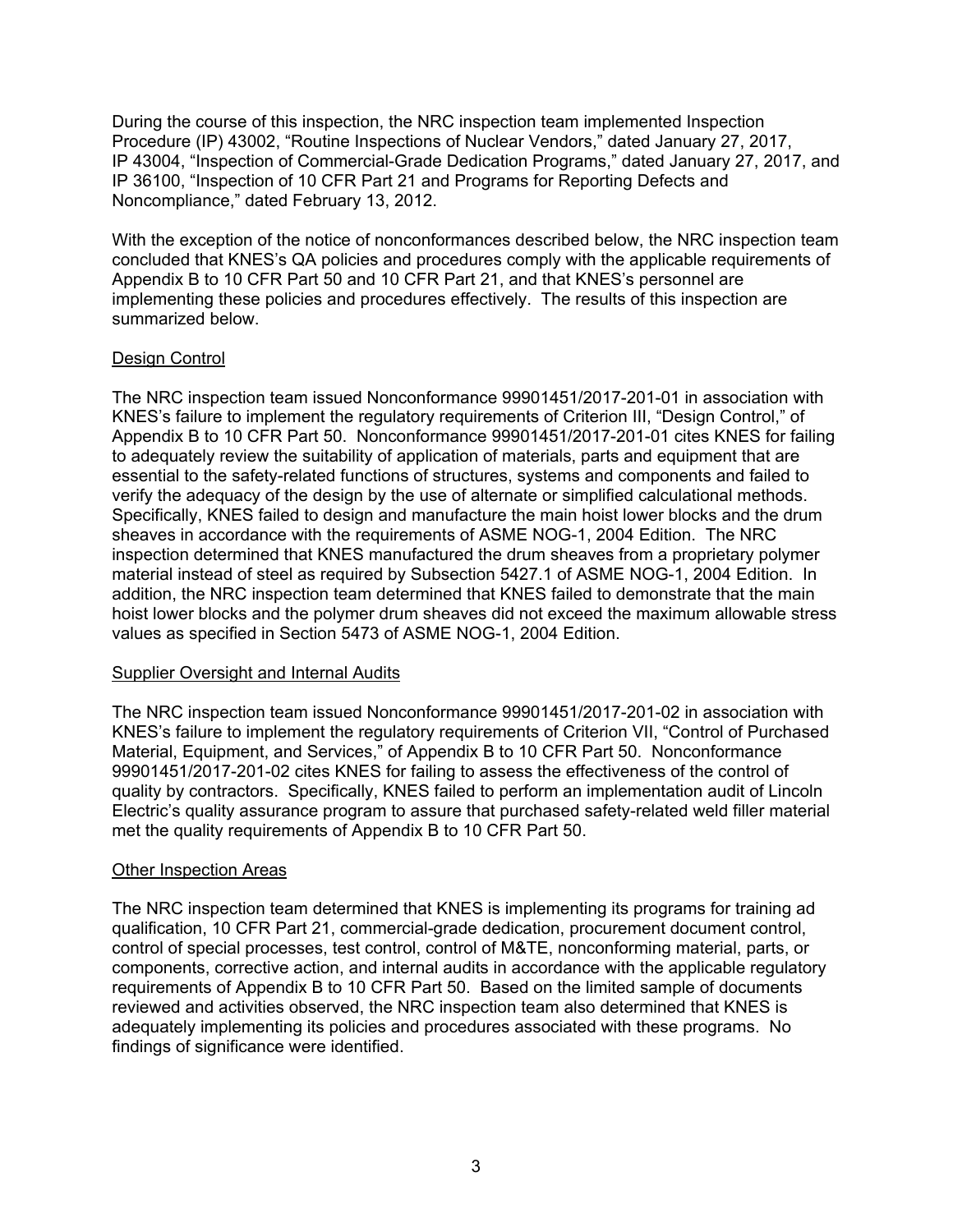# **REPORT DETAILS**

## 1. Design Control

## a. Inspection Scope

The NRC inspection team reviewed Konecranes Nuclear Equipment and Services, LLC's (hereafter referred to as KNES) policies and implementing procedures that govern the design control program to verify compliance with the requirements of Criterion III, "Design Control," of Appendix B, "Quality Assurance Criteria for Nuclear Power Plants and Fuel Reprocessing Plants," to Title 10 of the *Code of Federal Regulations* (10 CFR) Part 50, "Domestic Licensing of Production and Utilization Facilities." Through its specification for upgrading of the Palo Verde Nuclear Generating Station (PVNGS) Units 1, 2, and 3 containment building polar cranes to single failure proof designs, the licensee, Arizona Public Service (APS), specified that critical load bearing components of the cranes would be classified as Quality Related (Q) and Seismic Category I. In order to satisfy the conditions assumed in a screening performed under the requirements of 10 CFR 50.59, "Changes, Tests, and Experiments," APS specified that the supplier of the cranes shall meet or exceed the required elements of a number of codes, standards, documents, and regulations, including the following:

- NUREG-0554, "Single-Failure-Proof Cranes for Nuclear Power Plants," May 1979 Edition
- NUREG-0612, "Control of Heavy Loads at Nuclear Power Plants," July 1980 **Edition**
- American Society of Mechanical Engineers (ASME) NOG-1, "Rules for Construction of Overhead and Gantry Cranes (Top Running Bridge, Multiple Girder)", 2004 Edition
- American Welding Society (AWS) D1.1, "Structural Welding Code Steel," 2010 Edition

The NRC inspection team reviewed the seismic evaluation of the upgraded crane with respect to the treatment of the existing polar crane bridge and how its design was incorporated in to the seismic analysis. Guidelines for modifications of existing cranes were included in Appendix C, "Modifications of Existing Cranes," to NUREG-0612, and the NRC inspection team focused on elements related to the bridge performance, including the material properties of the bridge, post-weld heat treatment of bridge welds, and the capability to stop and hold the load during a seismic event equal to the safe shutdown earthquake for the facility. The NRC inspection team reviewed KNES Calculation No. 36676-21, "NUREG-0612 Appendix C Compliance Matrix," Revision 0; and Calculation No. 36676-51, "APS Bridge Seismic Analysis with Single Failure Proof Trolley," Revision 2. The NRC inspection team determined that KNES specified a minimum operating temperature for the crane, which ensured acceptable material properties during use, consistent with the NUREG-0612 guidelines. The KNES engineering staff also produced records indicating that the original construction of the crane bridge was consistent with appropriate crane construction standards and provided for post-weld heat treatment. In addition, the NRC inspection team reviewed the seismic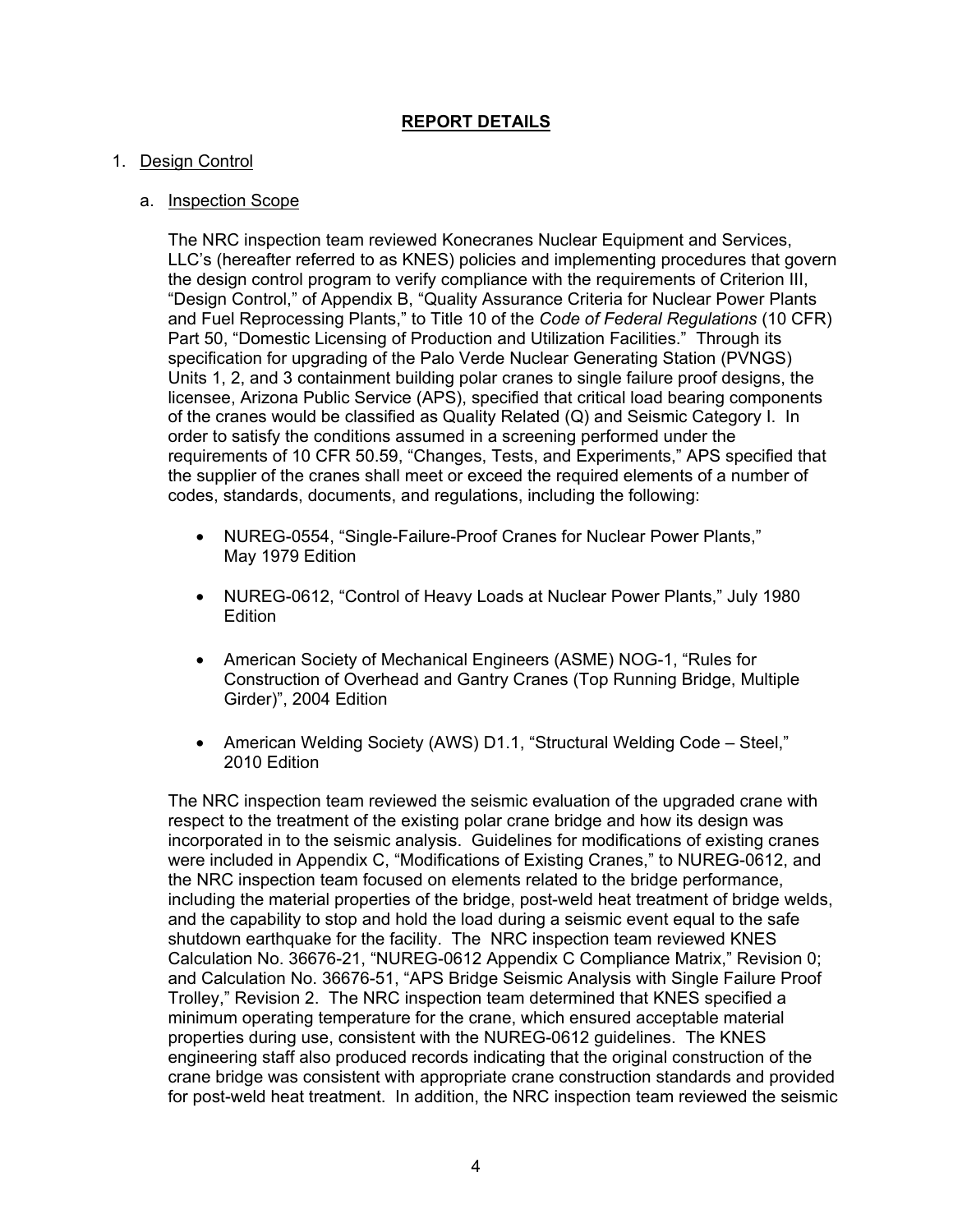calculations from the original crane manufacturer, design details developed through walk-downs of the bridge, and the seismic calculation evaluating the bridge response under the single failure proof loading conditions specified in ASME NOG-1, 2004 Edition. The NRC inspection team interviewed KNES structural engineering staff members and reviewed the three-dimensional computer model of the bridge used as a design input to the seismic analysis performed using the ANSYS finite-element analysis program to verify the adequacy of design inputs.

The NRC inspection team also evaluated the implementation of the hoist over-speed limit for the main hoist. Section, "Hoist Over-speed Limits (Type I Cranes)," of ASME NOG-1, 2004, states, in part, that "hoists handling a critical load shall have an over-speed limit switch and hook speeds over 115% of the design rated load lowering speed for any critical load shall trip this switch, causing all holding brakes to set without intentional time delay." The NRC inspection team reviewed the electrical circuit drawings and the product information sheet for the over-speed limit switch and discussed the operation of the over-speed limit with the KNES engineering staff. The NRC inspection team verified that the circuit provided for fail-safe actuation to actuate the holding brakes and stop the hoist motor.

In addition, the NRC inspection team evaluated the mechanical design of the reeving system for the main and auxiliary hoists, which APS classified as single failure proof. The NRC inspection team reviewed Calculation No. 36676-01, "Palo Verde Nuclear Generating Station - APS Main Hoist Reeving Calculations," Revision 4, and Calculation No. 36676-26, "APS Aux Hoist Reeving Calculations," Revision 0, and the associated mechanical and weldment drawings. The NRC inspection team interviewed members of the structural engineering staff to verify that applicable technical requirements from ASME NOG-1 were correctly translated into the design of the hoist reeving systems.

Furthermore, the NRC inspection team evaluated the implementation of KNES's design change process. The NRC inspection team reviewed three design changes associated with Calculation No. 36676-01 for the main hoist reeving system. The NRC inspection team verified that the design change process employed controls, including design reviews that implemented design control measures commensurate with those applied to the original design and were approved by the organization that performed the original design.

The NRC inspection team also discussed the design control program with KNES management and technical staff. The attachment to this inspection report lists the documents reviewed by the NRC inspection team.

#### b. Observations and Findings

The NRC inspection team identified that certain portions of the main hoist reeving system did not conform to the technical requirements of ASME NOG-1, 2004. The NRC inspection team found that Calculation No. 36676-01 did not include an evaluation of the stresses imposed on the sheaves and the lower outboard portion of the load block structural steel. Although KNES completed a failure modes and effects analysis finding the consequences of a single sheave failure acceptable, because the failure would affect only one of the two reeving systems, failure of more than one sheave could affect both reeving systems and result in an unacceptable failure to hold the load. Although the lower outboard portion of the load block structure was not part of the primary vertical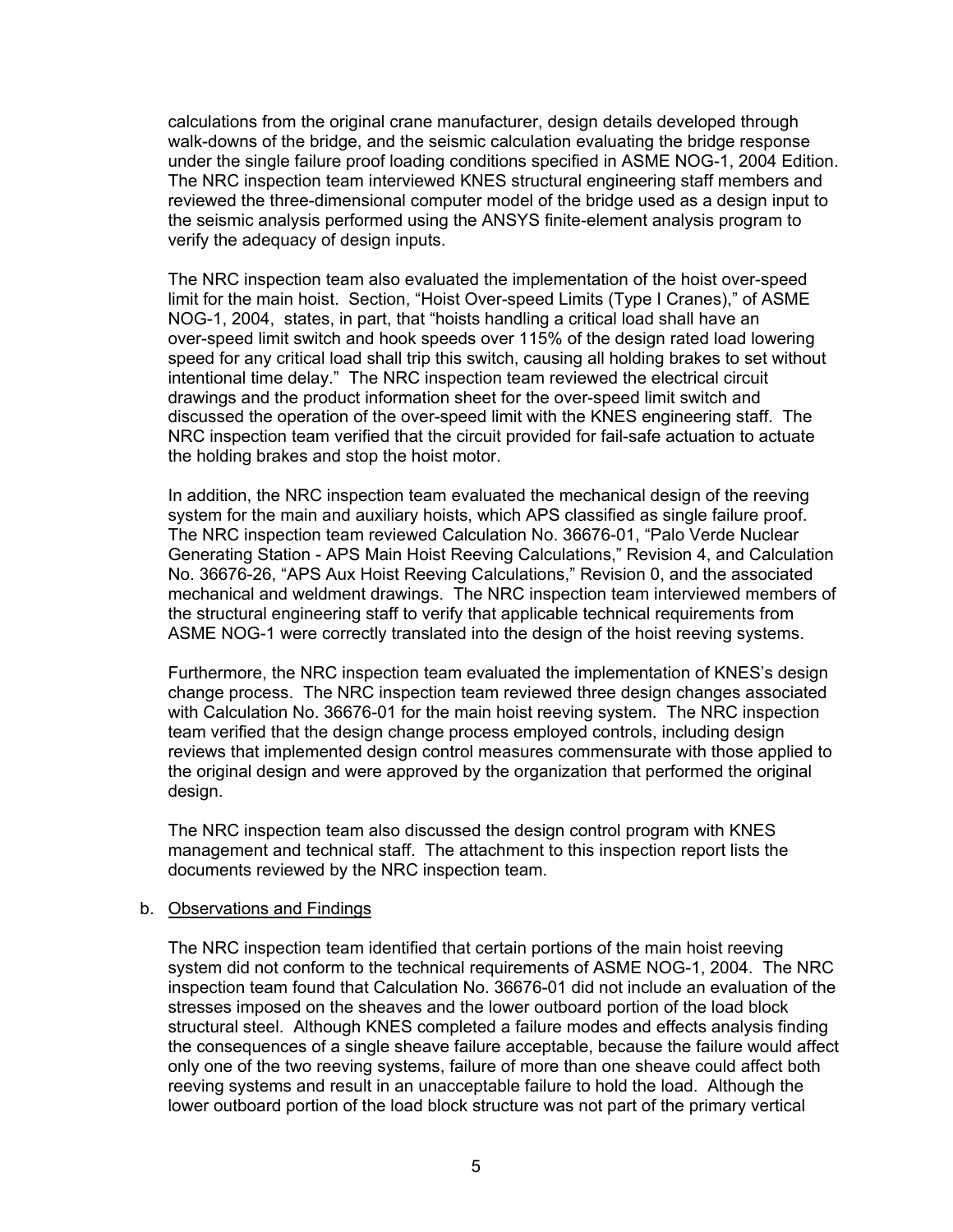load path, this structure retained the load block sheave pin in position to hold the sheaves and bore a side load from the sheaves due to the angle of the wire rope acting against the side of the sheaves, particularly with the block in the high position. The sheaves, load block structure, and load block welds were designated as a critical component in accordance with Section 5150, "Critical Items," and Table 7200-1, "Required Inspections or Tests - Type 1," of ASME NOG-1, 2004 Edition. Upon further discussions with KNES's engineering staff, the NRC inspection team determined that no calculations of the sheave stress and stress in the lower outboard portion of the load block under normal load conditions as specified by Section 5473, "Working Stresses," of ASME NOG-1, 2004, had been completed to demonstrate stresses were within allowable values.

The KNES structural engineering staff prepared informal analyses indicating that the stresses in the load block would be well within allowable values, and the compressive stress on the sheave would be within the published strength of the material. However, the appropriate allowable stress for the polymer sheaves was not established since the material is not addressed in the ASME NOG-1, 2004 Edition standard. Furthermore, the NRC inspection team noted that the sheaves had been manufactured from a synthetic polymer material, contrary to the requirements of Subsection 5427.1, "Type I Cranes," of Section 5427, "Sheaves," in ASME-NOG-1 2004 Edition, which states, in part, that the "Sheaves shall be of steel." In addition, since the sheaves are non-metallic, environmental degradation should also be evaluated for the remaining plant life.

The verification of the suitable design of the main hoist lower blocks and drum sheaves is important to the function of the crane. In order to satisfy the conditions assumed in a screening performed under the requirements of 10 CFR 50.59, APS specified that the supplier of the cranes shall meet or exceed the required elements of a number of codes, standards, documents, and regulations, including ASME NOG-1, 2004 Edition. The NRC inspection team interviewed KNES engineering staff to determine the extent that APS was notified of the use of a polymer material for the hoist reeving system sheaves. The NRC inspection team concluded that, as of August 10, 2017, APS had not clearly accepted a design that incorporated sheaves that did not conform to the criteria of Subsection 5427.1 of ASME NOG-1, 2004 Edition.

The NRC inspection team identified this issue as an example of Nonconformance 99901451/2017-201-01 for KNES's failure to adequately review the suitability of application of materials, parts and equipment that are essential to the safety-related functions of structures, systems and components and failed to verify the adequacy of the design by the use of alternate or simplified calculational methods. Specifically, KNES failed to design and manufacture the main hoist lower blocks and the drum sheaves in accordance with the requirements of ASME NOG-1, 2004 Edition. The NRC inspection determined that KNES manufactured the drum sheaves from a proprietary polymer material instead of steel as required by Subsection 5427.1 of ASME NOG-1, 2004 Edition. In addition, the NRC inspection team determined that KNES failed to demonstrate that the stress in the main hoist lower blocks and the polymer drum sheaves did not exceed the maximum allowable stress values specified in Section 5473 of ASME NOG-1, 2004 Edition.

KNES initiated corrective/preventive action report (P/CAR) No. 749 to address this issue. KNES should document the results of the extent of condition review for this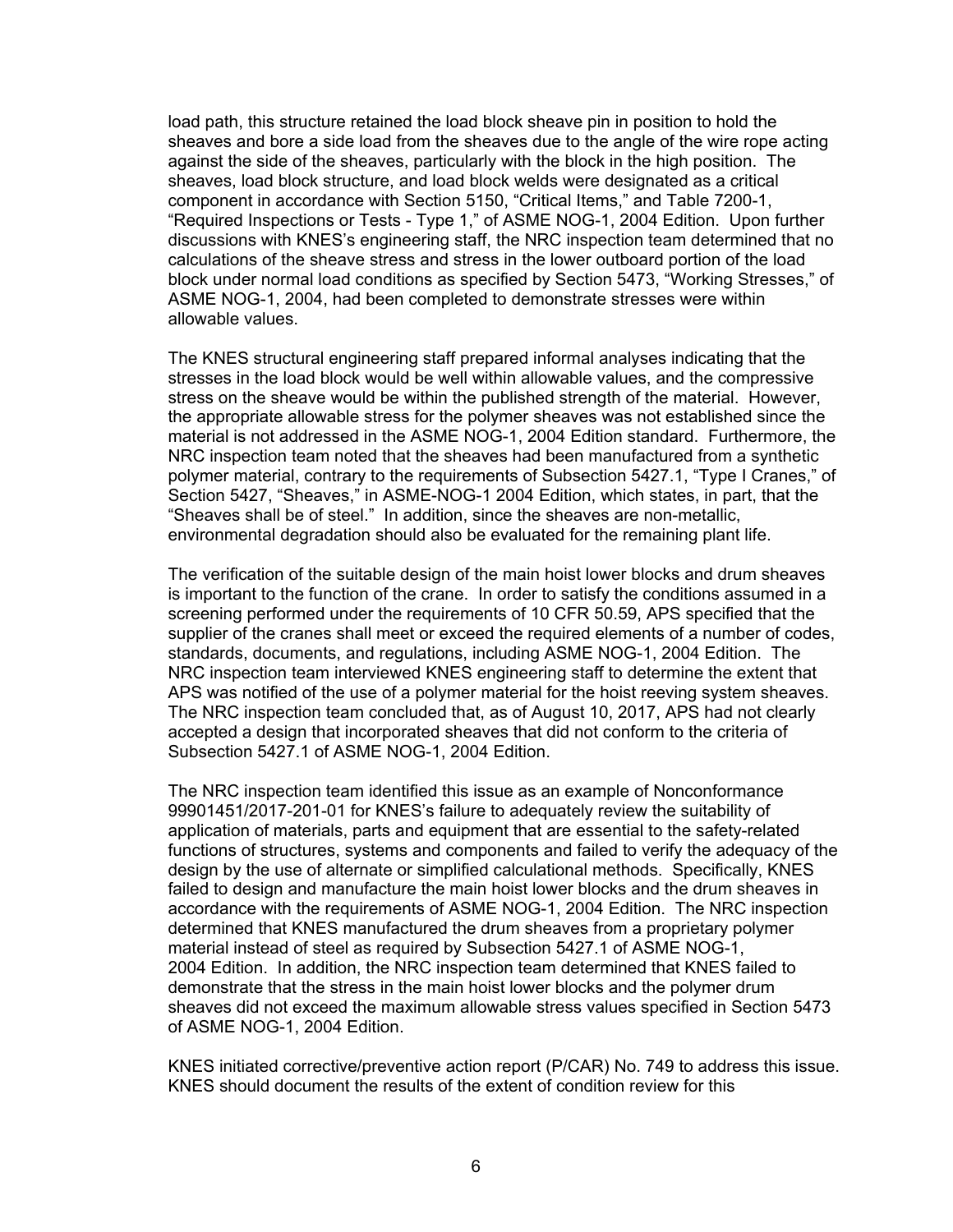Nonconformance and determine the effects on any previously delivered safety-related components.

#### c. Conclusion

The NRC inspection team issued Nonconformance 99901451/2017-201-01 in association with KNES's failure to implement the regulatory requirements of Criterion III, of Appendix B to 10 CFR Part 50. Nonconformance 99901451/2017-201-01 cites KNES for failing to adequately review the suitability of application of materials, parts and equipment that are essential to the safety-related functions of structures, systems and components and failed to verify the adequacy of the design by the use of alternate or simplified calculational methods. Specifically, KNES failed to design and manufacture the blocks and the drum sheaves in accordance with the requirements of ASME NOG-1, 2004. The NRC inspection determined that KNES manufactured the drum sheaves from a proprietary polymer material instead of steel as required by Subsection 5427.1 of ASME NOG-1, 2004 Edition. In addition, the NRC inspection team determined that KNES failed to demonstrate that the main hoist lower block and the polymer drum sheaves did not exceed the maximum allowable stress values as specified in Section 5473 of ASME NOG-1, 2004 Edition.

## 2. Supplier Oversight and Internal Audits

## a. Inspection Scope

The NRC inspection team reviewed KNES's policies and implementing procedures that govern the implementation of its oversight of contracted activities and internal audit programs to verify compliance with the requirements of Criterion IV, "Procurement Document Control," Criterion VII, "Control of Purchased Material, Equipment, and Services," and Criterion XVIII, "Internal Audits," of Appendix B to 10 CFR Part 50. The NRC inspection team reviewed KNES's Approved Vendors List, and a sample of purchase orders (POs), external and internal audits, and receipt inspection records to verify compliance with the applicable regulatory and technical requirements. The NRC inspection team also reviewed the disposition of audit findings for adequacy and timeliness.

The NRC inspection team verified that for the sample of POs reviewed, the POs included, as appropriate, the applicable technical and quality requirements. In addition, the NRC inspection team verified that for the sample of receipt inspection records reviewed (e.g., receipt inspection reports, Certificates of Compliance, Certificate of Calibration, and Certified Material Test Reports), these records were (1) reviewed by KNES for compliance with the requirements of the POs, and (2) the records contained the applicable technical and regulatory information.

For the sample of external and internal audits reviewed, the NRC inspection team verified that the audit reports included an audit plan, any findings identified, adequate documented objective evidence of compliance with the applicable requirements, and a review by KNES's responsible management. In addition, the NRC inspection team also verified that the external and internal audits were performed by qualified auditors and in the case of the internal audits, that these audits were performed by personnel not having direct responsibilities in the areas being audited. Furthermore, the NRC inspection team also reviewed a sample of training and qualification records of KNES's lead auditors and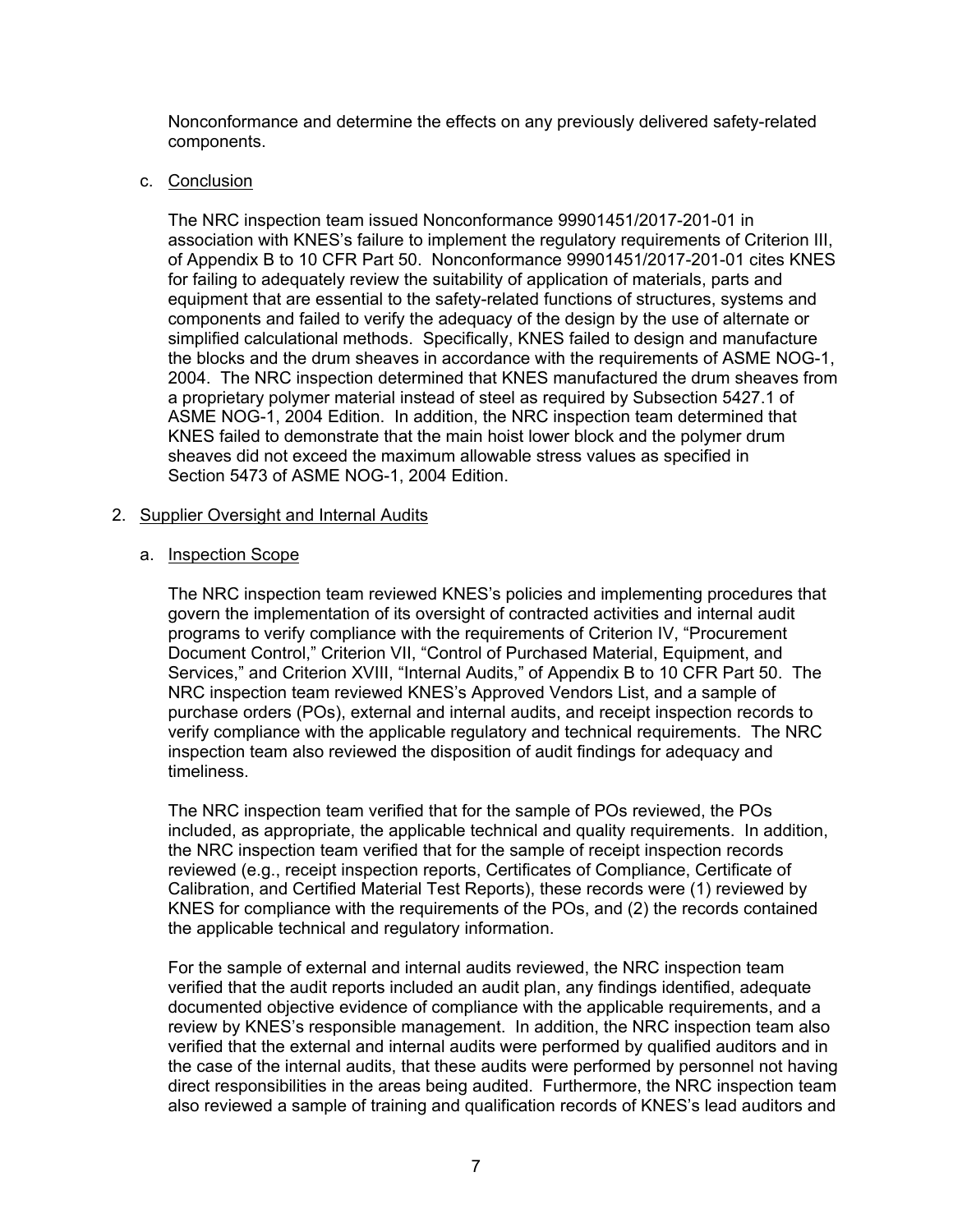auditors and confirmed that auditing personnel had completed all the required training and had maintained the applicable qualification and certification in accordance with KNES's policies and procedures.

The NRC inspection team also discussed the procurement document control, supplier oversight, and internal audits programs with KNES's management and technical staff. The attachment to this inspection report lists the documents reviewed by the NRC inspection team.

#### b. Observations and Findings

During the review of the sample of external audits, the NRC inspection team noted that KNES did not perform an implementation audit of Lincoln Electric's quality assurance (QA) program to assure that purchased safety-related weld filler material met the quality requirements of Appendix B to 10 CFR Part 50. KNES procured the safety-related weld filler material used in the weldment of the main and auxiliary hoist drums for the PVNGS Units 1, 2, and 3 containment polar crane from Lincoln Electric. The main and auxiliary hoist systems, of which the drums are a part of, are responsible for stopping and holding the load following a seismic event or any credible single failure affecting the load path. KNES relied on the fact that Lincoln Electric has a Quality System Certificate from the American Society of Mechanical Engineers (ASME) as a basis for not performing any audits of Lincoln Electric's QA program.

In Information Notice No. 86-21, "Recognition of American Society of Mechanical Engineers Accreditation Program for N Stamp Holders", dated March 31, 1986, the NRC staff stated that the NRC recognizes the ASME Accreditation Program and associated certificates of authorization as evidence that the holder of the certificate of authorization has a documented QA program that meets the requirements of Appendix B to 10 CFR Part 50. However, recognition of the ASME Accreditation Program applies only to the programmatic aspects of the QA programs. Vendors such as KNES are still responsible for ensuring that their suppliers are effectively implementing their approved QA programs.

The NRC inspection team identified this issue as an example of Nonconformance 99901451/2017-201-02 for KNES's failure to perform an implementation audit of Lincoln Electric's QA program to assure that purchased safety-related weld filler material met the quality requirements of Appendix B to 10 CFR Part 50. KNES initiated corrective/preventive action report (P/CAR) No. 747 to address this issue. KNES should document the results of the extent of condition review for this Nonconformance and determine the effects on any previously delivered safety-related components.

#### c. Conclusion

The NRC inspection team issued Nonconformance 99901451/2017-201-02 in association with KNES's failure to implement the regulatory requirements of Criterion VII, of Appendix B to 10 CFR Part 50. Nonconformance 99901451/2017-201-02 cites KNES for failing to assess the effectiveness of the control of quality by contractors. Specifically, KNES failed to perform an implementation audit of Lincoln Electric's QA program to assure that purchased safety-related weld filler material met the quality requirements of Appendix B to 10 CFR Part 50.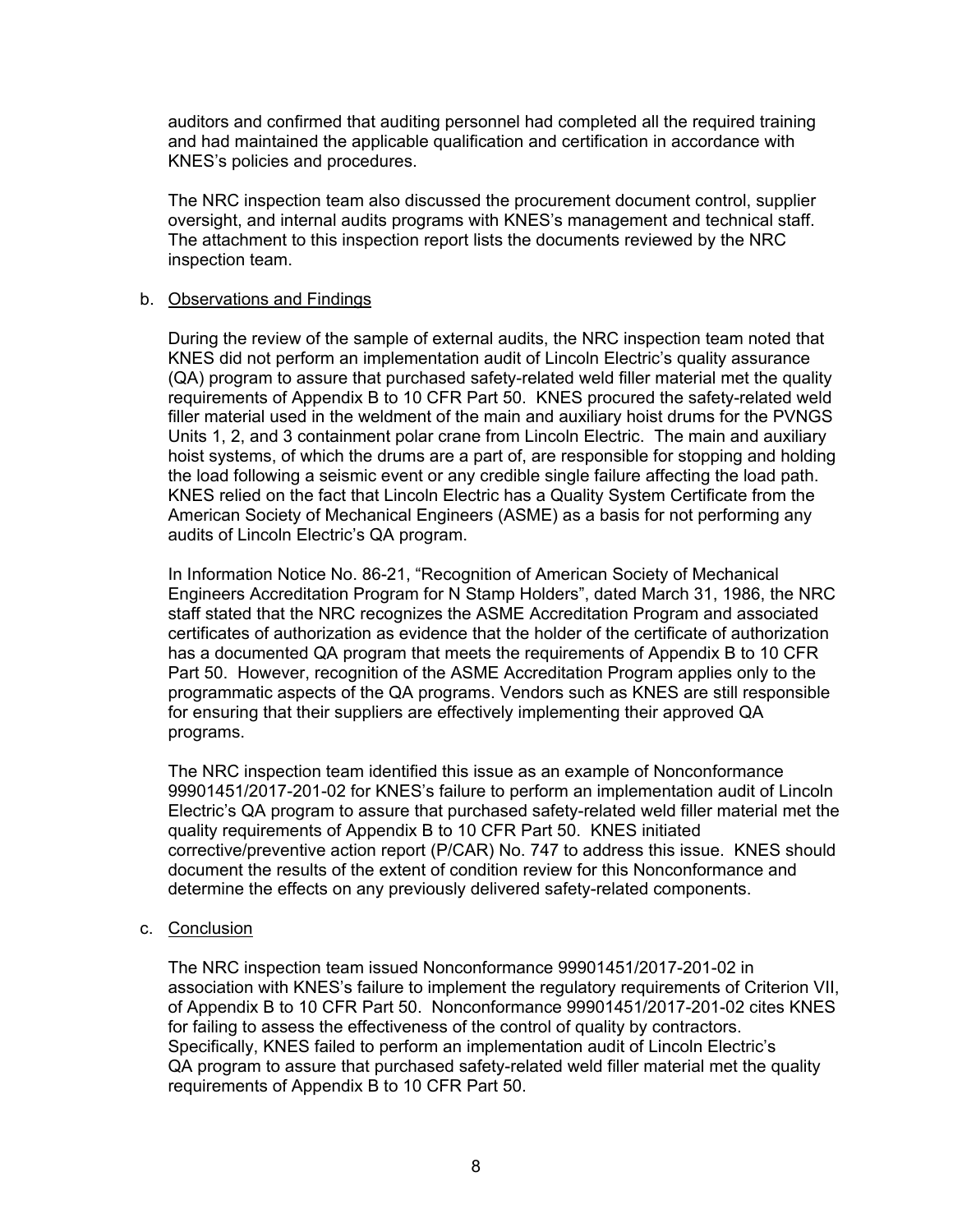#### 3. Commercial-Grade Dedication

#### a. Inspection Scope

The NRC inspection team reviewed KNES's policies and implementing procedures that govern the commercial-grade dedication program to verify their compliance with the regulatory requirements of Criterion III, Criterion IV, and Criterion VII, of Appendix B to 10 CFR Part 50.

The NRC inspection team reviewed KNES's program for the dedication of commercial-grade items for use in safety-related applications. Specifically, the NRC inspection team reviewed the commercial-grade dedication packages for the following items and services: main hook and nut assembly, auxiliary hook and nut assembly, wire rope, sheave pins, load equalizing trunnion pins, calibration, machining, heat treating, and welding and fabrication. Within these packages, the NRC inspection team reviewed the commercial-grade dedication plans which included technical evaluations, checklists, and inspection reports. In addition, the NRC inspection team reviewed the POs and commercial-grade surveys of the commercial vendors on KNES's Approved Supplier's List (ASL) responsible for the supply of the components and services described above. The NRC inspection team verified that the technical evaluations in the commercial-grade dedication plans appropriately identified the critical characteristics and technical attributes necessary to provide reasonable assurance that the services would perform their intended safety function, and the acceptance methods used to verify that the acceptance criteria of the critical characteristics were met.

The NRC inspection team also evaluated KNES's process for the commercial-grade dedication of software used in the design of the containment polar cranes. Specifically, the NRC inspection team reviewed the commercial-grade dedication package for ANSYS 17, Solid Works Simulator Revision 2016 SP 5.0, and Math Cad 15 for KNES's stress and strain design and analysis calculations. KNES independently verified the acceptable method of the commercial program calculations by using comparable proven programs and information from technical literature each time the commercially procured computer program is used. The NRC inspection team noted that KNES was using the guidance of the Electric Power Research Institute (EPRI) NP-5652, "Guideline for the Utilization of Commercial Grade Items in Nuclear Safety-Related Applications." The NRC inspection team also discussed with KNES engineering personnel the updated EPRI guidance, Technical Report No. 1025243, "Plant Engineering: Guideline for the Acceptance of Commercial-Grade Design and Analysis Computer Programs Used in Nuclear Safety-Related Applications," Revision 1, dated December 2016, which the NRC endorsed in Regulatory Guide 1.231, "Acceptance of Commercial-Grade Design and Analysis Computer Programs used in Safety-Related Applications for Nuclear Power Plants," dated January 2017.

The NRC inspection team also discussed the commercial-grade dedication program with KNES's management and technical staff. The attachment to this inspection report lists the documents reviewed by the NRC inspection team.

#### b. Observations and Findings

No findings of significance were identified.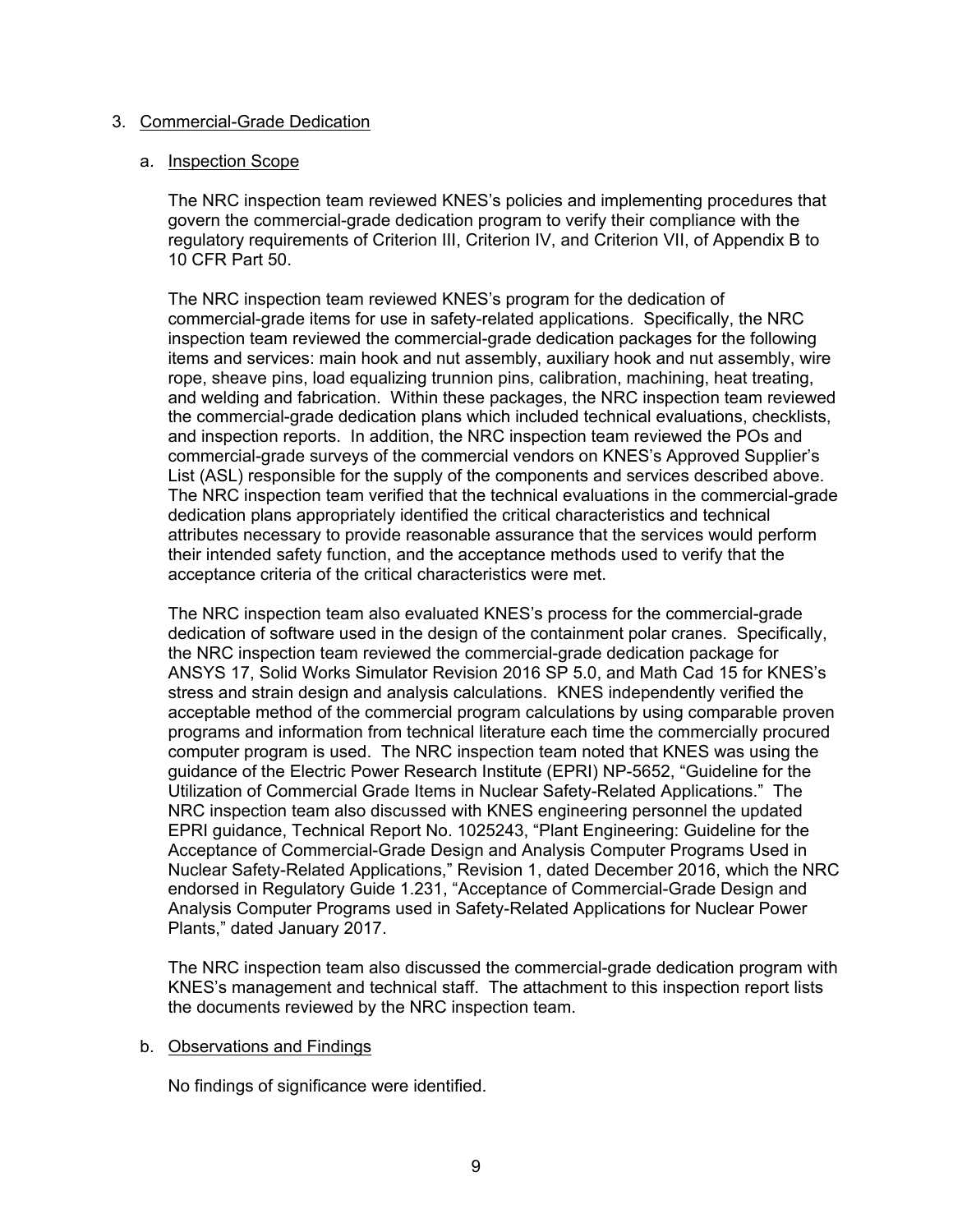## c. Conclusion

The NRC inspection team concluded that KNES is implementing its commercial-grade dedication program in accordance with the regulatory requirements of Criterion III, Criterion IV, and Criterion VII of Appendix B to 10 CFR Part 50. Based on the limited sample of documents reviewed, the NRC inspection team also determined that KNES is adequately implementing its policies and procedures associated with the commercial-grade dedication program. No findings of significance were identified.

#### 4. Manufacturing Control

## a. Inspection Scope

The NRC inspection team reviewed KNES's policies and implementing procedures that govern the control of special processes to verify compliance with the regulatory requirements of Criterion IX, "Control of Special Processes," of Appendix B to 10 CFR Part 50, the requirements of the American Welding Society (AWS) D1.1, "Structural Welding Code - Steel," 2010 Edition, and the American Society for Nondestructive Testing (ASNT) SNT-TC-1A, "Personnel Qualification and Certification in Nondestructive Testing."

KNES performs the design of the polar cranes, which are fabricated and tested at Weldall Manufacturing Inc. (hereafter referred to as Weldall), a commercial sub-supplier of KNES located in Waukesha, Wisconsin. Weldall fabricates the large structural components of the polar cranes while smaller components are shipped directly to Weldall, where they are receipt inspected and prepared for assembly. Weldall's quality activities as part of the fabrication of the polar cranes include the procurement of raw material and weld filler metal, material traceability, welding, machining, and inspection. Any material requiring testing is sent to a KNES approved safety-related laboratory. In addition, fabrication activities are performed to KNES's engineering drawings and procedures. All of these activities were verified by KNES through a commercial-grade survey.

Once the components have been completed for assembly, they are transferred to a KNES leased area within the Weldall facilities and staged for assembly. KNES and Weldall perform the final assembly of the polar crane, and KNES provides oversight and supervision of any activities performed by Weldall as part any assembly activities. A factory acceptance test is then performed by KNES test personnel typically consisting of members of KNES's engineering, quality and production departments following the applicable test procedures developed by KNES.

Subsequently, any non-destructive examination (NDE) required is performed by Team Industrial Services, a safety-related sub-supplier audited and approved by KNES. At the time of the inspection, there were no welding or NDE activities being performed. As such, the NRC inspection reviewed a sample of completed welding records, including shop travelers, weld procedure specifications (WPSs), supporting procedure qualification records (PQRs), and welder qualifications. The NRC inspection team verified that the WPS were qualified in accordance with the applicable requirements of AWS D1.1, 2010 Edition, using the supporting PQRs and KNES procedures. The NRC inspection team also verified that the applicable welding data such as weld material, heat/lot number, WPS, inspection procedures, and final inspection results were adequately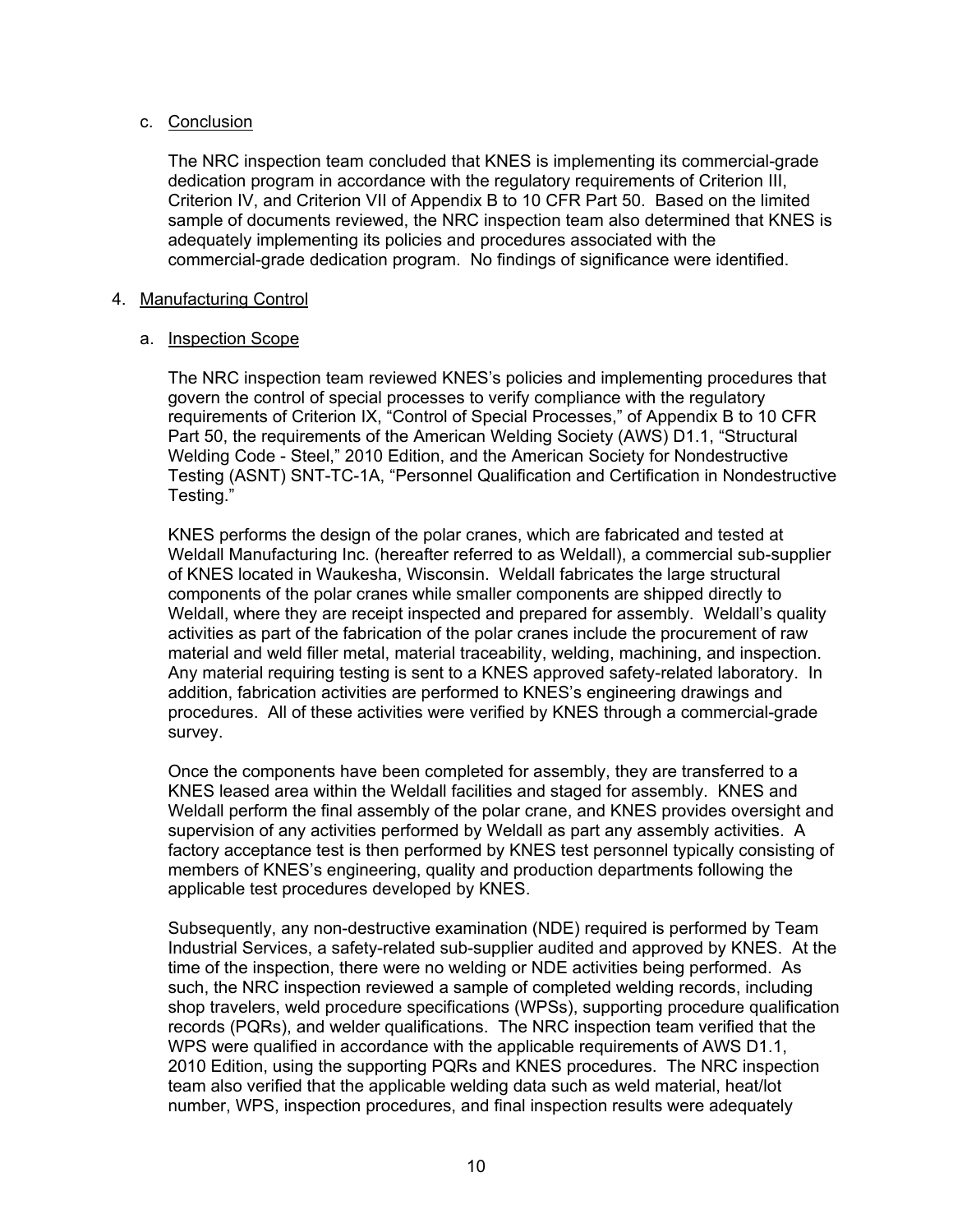recorded. The welding data was recorded on the associated weld record for each weld joint along with the applicable NDE results.

For NDE activities, the NRC inspection team reviewed a sample of procedures and test records from Team Industrial Services for magnetic particle testing (MT) and ultrasonic testing (UT). The NRC inspection verified that the examinations were performed by qualified personnel and qualified procedures in accordance with the applicable requirements of ASNT SNT-TC-1A. In addition, the NRC inspection team reviewed the MT and UT Levels II and III NDE inspector qualification records and confirmed they were qualified in accordance with the requirements in ASNT SNT-TC-1A.

The NRC inspection team also reviewed the protective coatings program for the PVNGS Units 1, 2, and 3 containment polar crane components and found that the coating specification, "Painting of KNES Products, Document number 36676-02, B22 Painting Specification, APS Palo Verde Nuclear Generating Station," Revision 8, dated January 31, 2017, was prepared in collaboration with APS coating specialists, KNES engineers and other coating industry experts. The NRC inspection team verified that the specification requirements were consistent with commitments and evaluations APS made in responding to Generic Letter 2004-02 "Potential Impact of Debris Blockage on emergency Recirculation During design Basis Accidents at Pressurized-Water Reactors" in a letter to the NRC dated December 18, 2013. The specification required the use of Carboguard 890N, which meets the American Society for Testing and Materials (ASTM) D3911, "Standard Test Method for Evaluating Coatings Used in Light-Water Nuclear Power Plants at Simulated Design Basis Accident (DBA) Conditions."

The coatings used in the containment polar cranes for PVNGS Units 1, 2, and 3 were purchased as safety-related from Carboline Company. The coating application activities were procured from Profile Finishing Systems (PFS) under a commercial contract by KNES. KNES dedicated the coating application process. The NRC inspection team reviewed the commercial-grade survey report of PFS, reviewed the painter qualification records and a sample of the painting application daily reports. The NRC inspection team verified that KNES qualified the PFS coating applicators to meet ASTM D4228-05 (2012), "Standard Test Method for Evaluating Coatings Used in Light-Water Nuclear Power Plants at Simulated Design Basis Accident (DBA) Conditions," under their Appendix B to 10 CFR Part 50 quality assurance program.

The coating quality control inspections were procured from Dixon Engineering, Inc. (here after referred to as Dixon) under a commercial contract by KNES. KNES dedicated the coating inspection process by verifying that the Dixon's coating inspectors were qualified as National Association of Corrosion Engineers' Level III Coating Inspectors. KNES also documented that the Dixon inspectors met ASTM D4537-12, "Standard Guide for Establishing Procedures to Qualify and Certify Personnel Performing Coating and Lining Work Inspection in Nuclear Facilities," which the NRC staff endorsed in Regulatory Guide 1.54, "Service Level I, II, and III Protective Coatings Applied to Nuclear Power Plants," Revision 3, dated April 2017. The NRC inspection team also reviewed the certification documentation for the two inspectors and verified that they were accepted by the KNES Director of Nuclear Quality for the time periods that the work was performed.

In addition, the NRC inspection team reviewed a sample of the coating inspection forms for the coating work performed by PFS and inspected by Dixon. The applicators from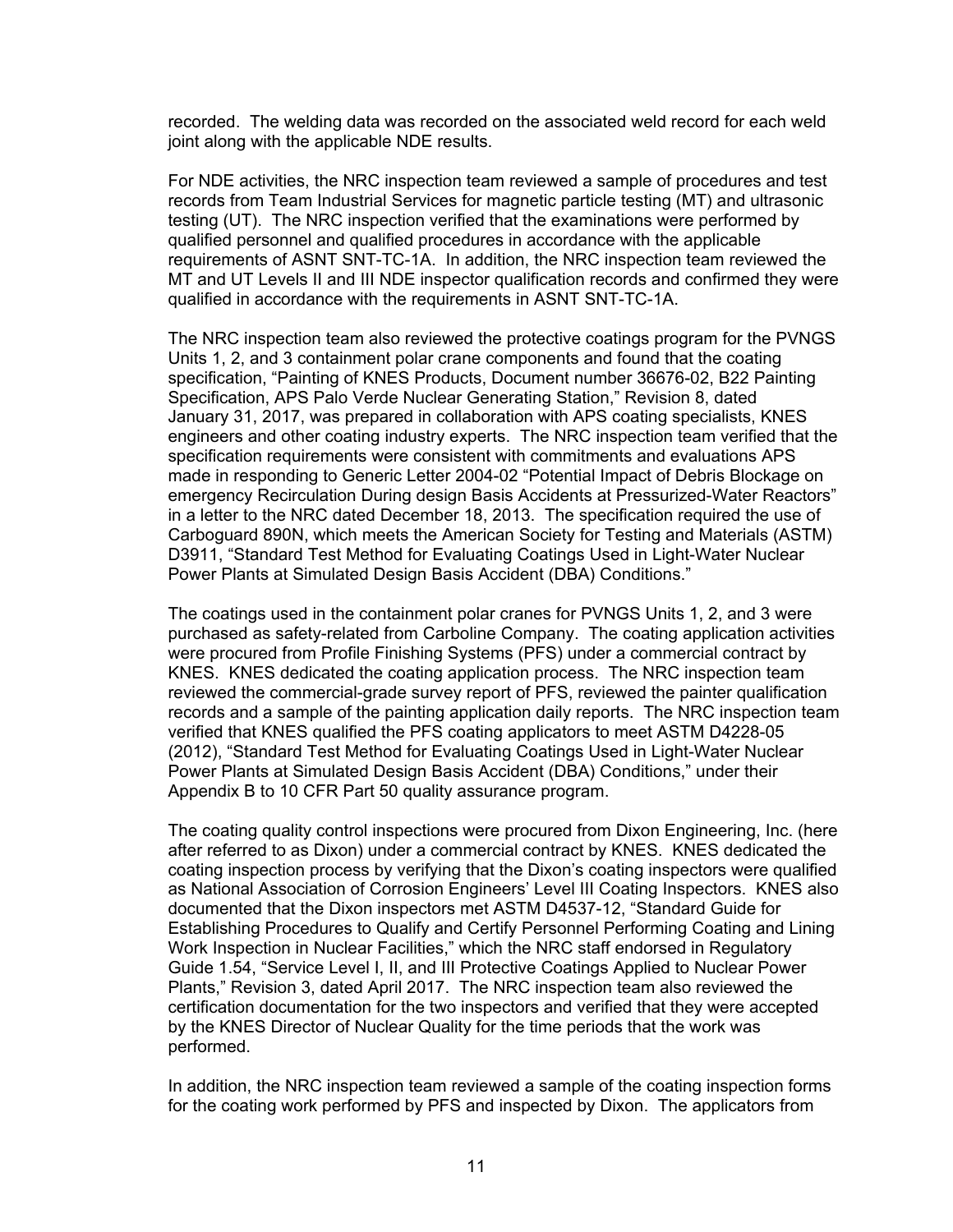PFS and inspectors from Dixon were the personnel certified by KNES for the tasks. The NRC inspection team verified that coating application was documented to be in accordance with the design specification and the applicable technical requirements.

The NRC inspection team also discussed the manufacturing control program with KNES's management and technical staff. The attachment to this inspection report lists the documents reviewed by the NRC inspection team.

## b. Observation and Findings

No findings of significance were identified.

## c. Conclusion

The NRC inspection team concluded that KNES is implementing its manufacturing control program in accordance with the regulatory requirements of Criterion IX of Appendix B to 10 CFR Part 50. Based on the limited sample of documents reviewed, the NRC inspection team also determined that KNES is implementing its policies and procedures associated with the control of special processes program. No findings of significance were identified.

## 5. Test Control

## a. Inspection Scope

The NRC inspection team reviewed KNES's policies and implementing procedures that govern the test control program to verify compliance with the requirements of Criterion XI, "Test Control," of Appendix B to 10 CFR Part 50.

The NRC inspection team observed a dry run of portions of the Factory Acceptance Testing (FAT) for the containment building polar crane for PVNGS Unit 1. The test was conducted in accordance with Procedure No.36676-07, "APS Single Failure Proof Trolley and Controls Upgrade Factory Acceptance Test Procedure," Revision 4, dated July 28, 2017. The NRC inspection team observed the conduct of step 10.26, which tested manual horizontal movement of the polar crane trolley along the rails, and step 10.28, which involved emergency lowering of the rated load. The test engineer briefed the members of the test team and conducted the actual emergency lowering process using Procedure No. 36676-16, "Magnetorque Emergency Lowering Procedure Main & Aux Hoist". The test engineer maintained control of the evolution and made notes during the test to improve the program.

The NRC inspection team reviewed the FAT procedure and evaluated a sample of tests for conformance with ASME NOG-1, 2004 Edition. The NRC inspection team verified that the FAT procedure for the normal full load test and testing of the hoist over-speed limit switch circuit satisfied the applicable requirements. Specifically, the NRC inspection team verified that the full load test adequately tested independent operation of the holding brakes and that the hoist over-speed switch circuit adequately tested actuation of the holding brakes. The NRC inspection team also discussed the hoist over-speed circuit test with KNES engineering staff and verified that appropriate measures were in place to return the switch setting to the correct value after completion of the test, which would be performed at a reduced set-point.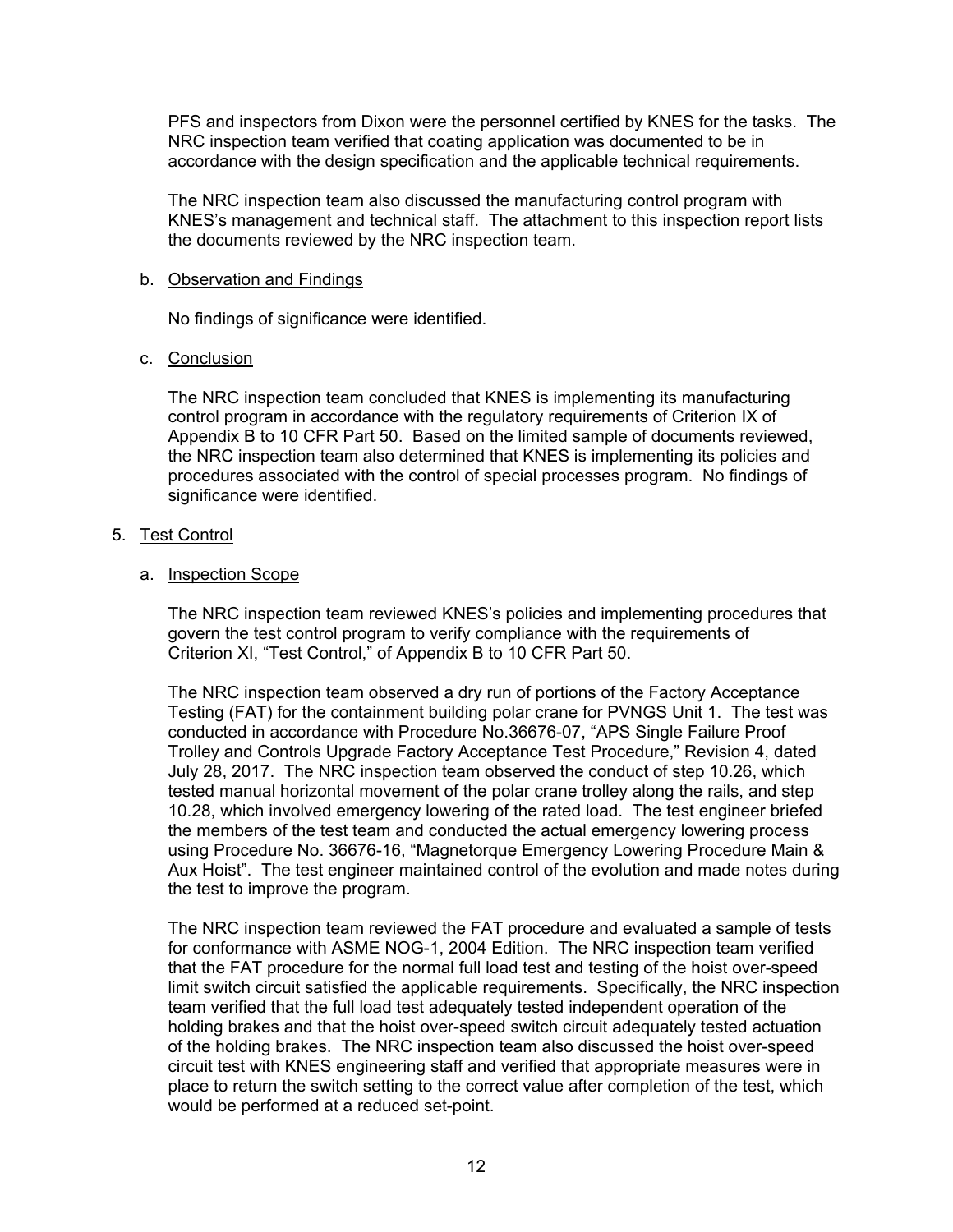The NRC inspection team discussed the test control program with KNES's management and technical staff. The attachment to this inspection report lists the documents reviewed by the NRC inspection team.

#### b. Observations and Findings

No findings of significance were identified.

## c. Conclusion

The NRC inspection team concluded that KNES is implementing its test control program in accordance with the regulatory requirements of Criterion XI of Appendix B to 10 CFR Part 50. Based on the limited sample of documents reviewed, the NRC inspection team also determined that KNES is implementing its policies and procedures associated with the test control program. No findings of significance were identified.

## 6. Control of Measuring and Test Equipment

## a. Inspection Scope

The NRC inspection team reviewed KNES policies and implementing procedures that govern the M&TE program to verify compliance with the requirements of Criterion XII, "Control of Measuring and Test Equipment," of Appendix B to 10 CFR Part 50.

For a sample of M&TE, the NRC inspection team determined that the M&TE had the appropriate calibration stickers and current calibration dates, including the calibration due date. The NRC inspection team also verified that the M&TE had been calibrated, adjusted, and maintained at prescribed intervals prior to use. In addition, the calibration records reviewed by the NRC inspection team indicated the as-found or as-left conditions, accuracy required, calibration results, calibration dates, and the due date for recalibration. The NRC inspection team also verified that the selected M&TE was calibrated using procedures traceable to known industry standards.

The NRC inspection team also verified that when M&TE equipment is received from the calibration service supplier and the calibration certificate states that it was found to be out of calibration, the M&TE is removed from use and segregated to prevent further usage until the out of tolerance condition is reviewed and dispositioned by completion of a "Notice of Out of Calibration Condition Report and Evaluation". In addition, KNES performs an evaluation to identify items that have been accepted using this equipment since the last valid calibration date and to perform an extent of condition review.

The NRC inspection team also discussed the M&TE program with KNES's management and technical staff. The attachment to this inspection report lists the documents reviewed by the NRC inspection team.

## b. Observations and Findings

No findings of significance were identified.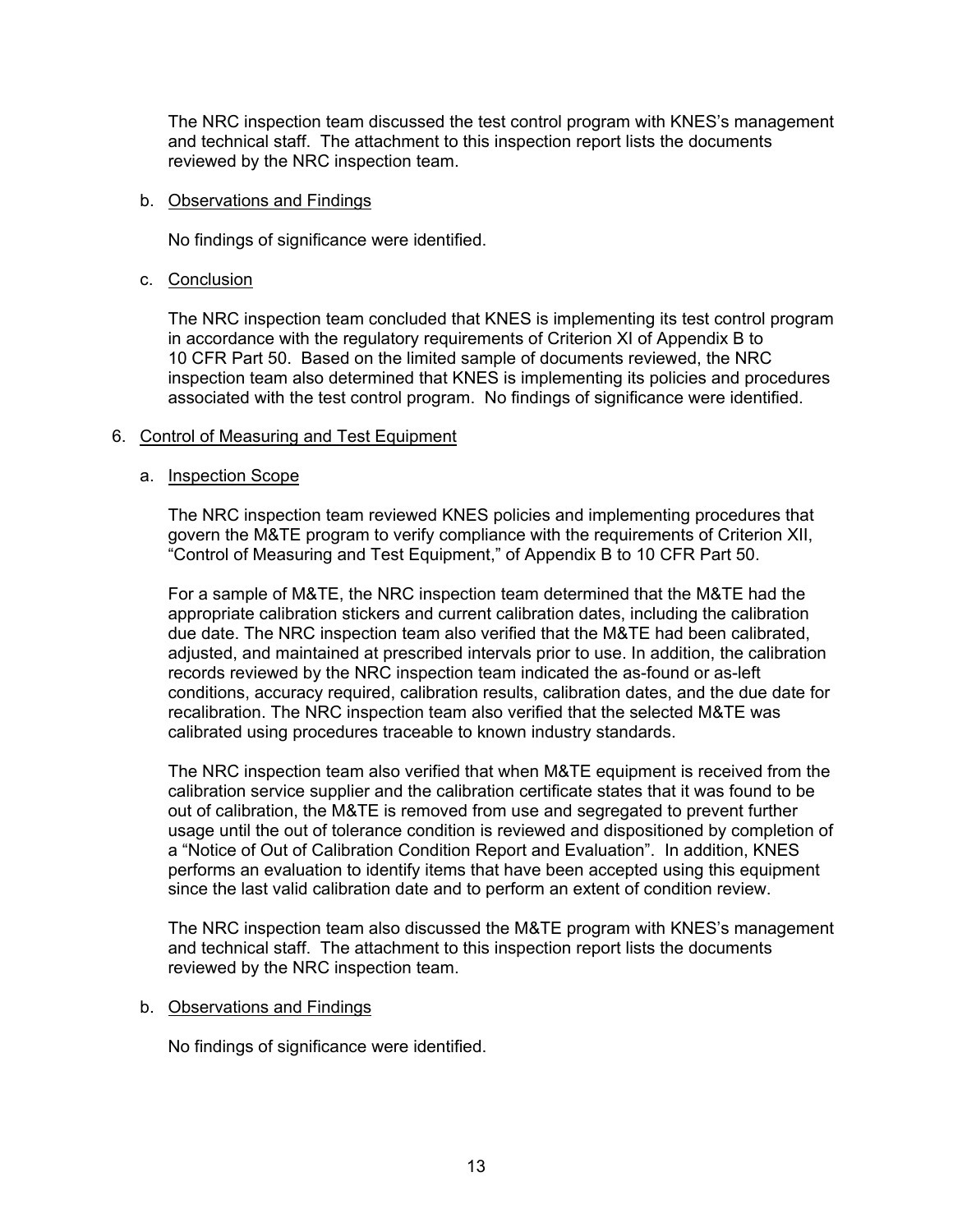## c. Conclusion

The NRC inspection team concluded that KNES is implementing its M&TE program in accordance with the regulatory requirements of Criterion XII of Appendix B to 10 CFR Part 50. Based on the limited sample of documents reviewed, the NRC inspection team also determined that KNES is implementing its policies and procedures associated with the M&TE program. No findings of significance were identified.

## 7. Nonconforming Materials, Parts, or Components and Corrective Action

## a. Inspection Scope

The NRC inspection team reviewed KNES policies and implementing procedures that govern the control of nonconformances to verify compliance with the requirements of Criterion XV, "Nonconforming Materials, Parts, or Components," and Criterion XVI, "Corrective Action," of Appendix B to 10 CFR Part 50.

The NRC inspection team reviewed a sample of nonconformance reports (NCRs) to verify that KNES: (1) dispositioned the NCR in accordance with the applicable procedures, (2) documented an appropriate technical justification for various dispositions, and (3) took adequate corrective action with regard to the nonconforming items. For NCRs that were dispositioned as use as is, the NRC inspection team confirmed that the technical justifications were documented to verify the acceptability of the nonconforming item.

The NRC inspection team also reviewed a sample of P/CARs to ensure that conditions adverse to quality were promptly identified and corrected. In addition, the NRC inspection team verified that the P/CARs provide: (1) adequate documentation and description of conditions adverse to quality; (2) an appropriate analysis of the cause of these conditions and the corrective actions taken to prevent recurrence; (3) direction for review and approval by the responsible authority; (4) a description of the current status of the corrective actions; and (5) the follow-up actions taken to verify timely and effective implementation of the corrective actions. The NRC inspection team noted that KNES treats all P/CARs as significant conditions adverse to quality and determines the root cause of each P/CAR. In addition, the NRC inspection team verified that KNES's corrective action process provides a link to the 10 CFR Part 21 program.

The NRC inspection team also discussed the nonconforming materials, parts, or components and corrective action programs with KNES's management and technical staff. The attachment to this inspection report lists the documents reviewed by the NRC inspection team.

## b. Observations and Findings

No findings of significance were identified.

c. Conclusion

The NRC inspection team concluded that KNES is implementing its nonconforming materials, parts, or components and corrective action programs in accordance with the regulatory requirements of Criterion XV and Criterion XVI of Appendix B to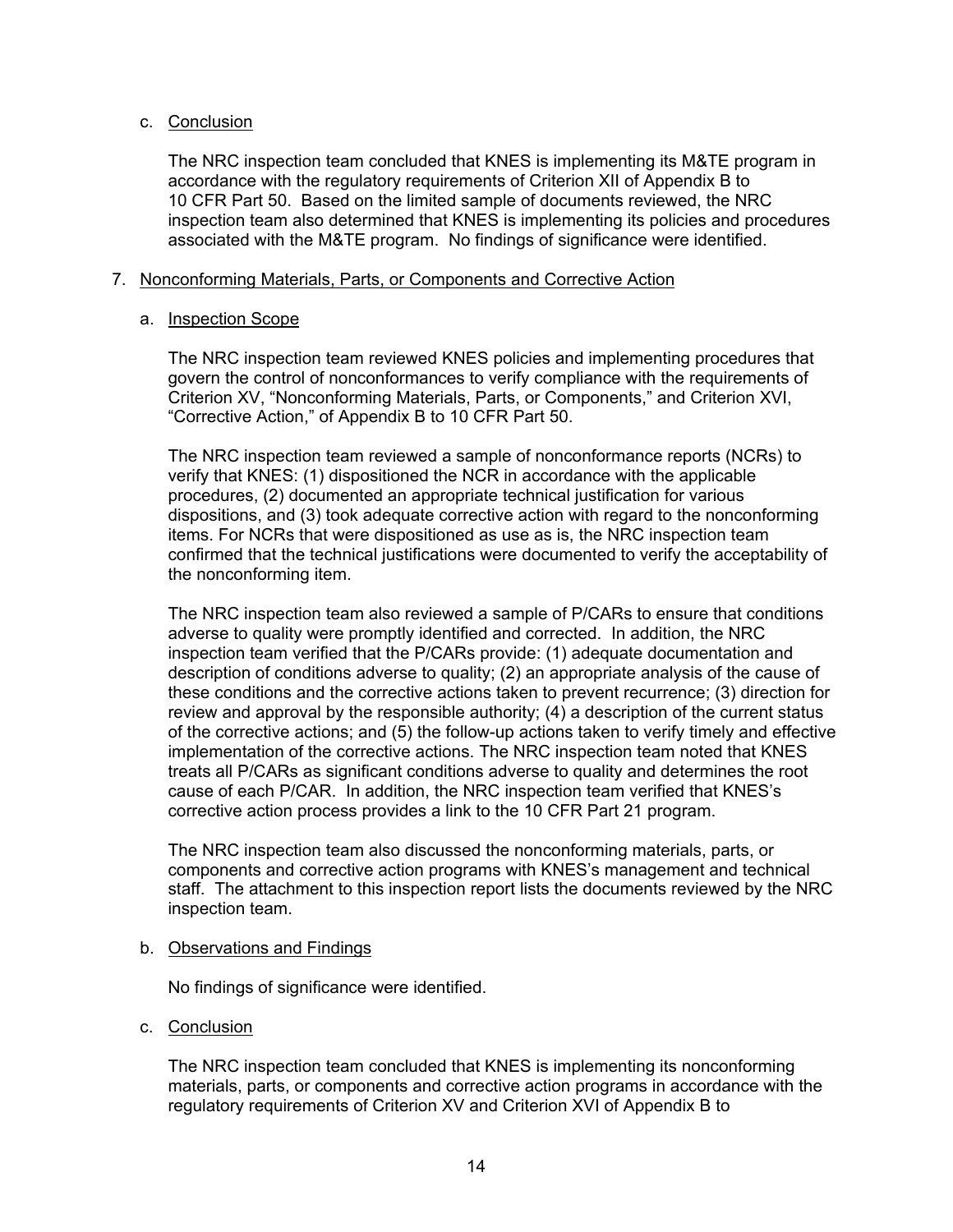10 CFR Part 50. Based on the limited sample of documents reviewed, the NRC inspection team also determined that KNES is implementing its policies and procedures associated with the control of nonconforming materials, parts, or components and corrective action. No findings of significance were identified.

## 8. 10 CFR Part 21 Program

#### a. Inspection Scope

The NRC inspection team reviewed KNES's policies and implementing procedures that govern KNES's 10 CFR Part 21, "Reporting of Defects and Noncompliance," program to verify compliance with the regulatory requirements. In addition, the NRC inspection team evaluated the 10 CFR Part 21 postings and a sample of KNES's POs for compliance with the requirements of 10 CFR 21.21, "Notification of Failure to Comply or Existence of a Defect and its Evaluation," and 10 CFR 21.31, "Procurement Documents." The NRC inspection team also verified that KNES's nonconformance and corrective action procedures provide a link to the 10 CFR Part 21 program. Furthermore, for the two 10 CFR Part 21 evaluations performed by KNES, the NRC inspection team verified that KNES had effectively implemented the requirements for evaluating deviations and failures to comply. The NRC inspection team verified that the notifications were performed in accordance with the requirements of 10 CFR 21.21, as applicable.

The NRC inspection team also discussed the 10 CFR Part 21 program with KNES's management and technical staff. The attachment to this inspection report lists the documents reviewed by the NRC inspection team.

#### b. Observations and Findings

No findings of significance were identified.

## c. Conclusion

The NRC inspection team concluded that KNES is implementing its 10 CFR Part 21 program in accordance with the regulatory requirements of 10 CFR Part 21. Based on the limited sample of documents reviewed, the NRC inspection team also determined that KNES is implementing its policies and procedures associated with the 10 CFR Part 21 program. No findings of significance were identified.

#### 9. Entrance and Exit Meetings

On August 6, 2017, the NRC inspection team discussed the scope of the inspection with Steven Waisanen, KNES President, and other members of KNES's management and technical staff. On August 10, 2017, the NRC inspection team presented the inspection results and observations during an exit meeting with Mr. Waisanen, and other members of KNES's management and technical staff. The attachment to this report lists the attendees of the entrance and exit meetings, as well as those individuals whom the NRC inspection team interviewed.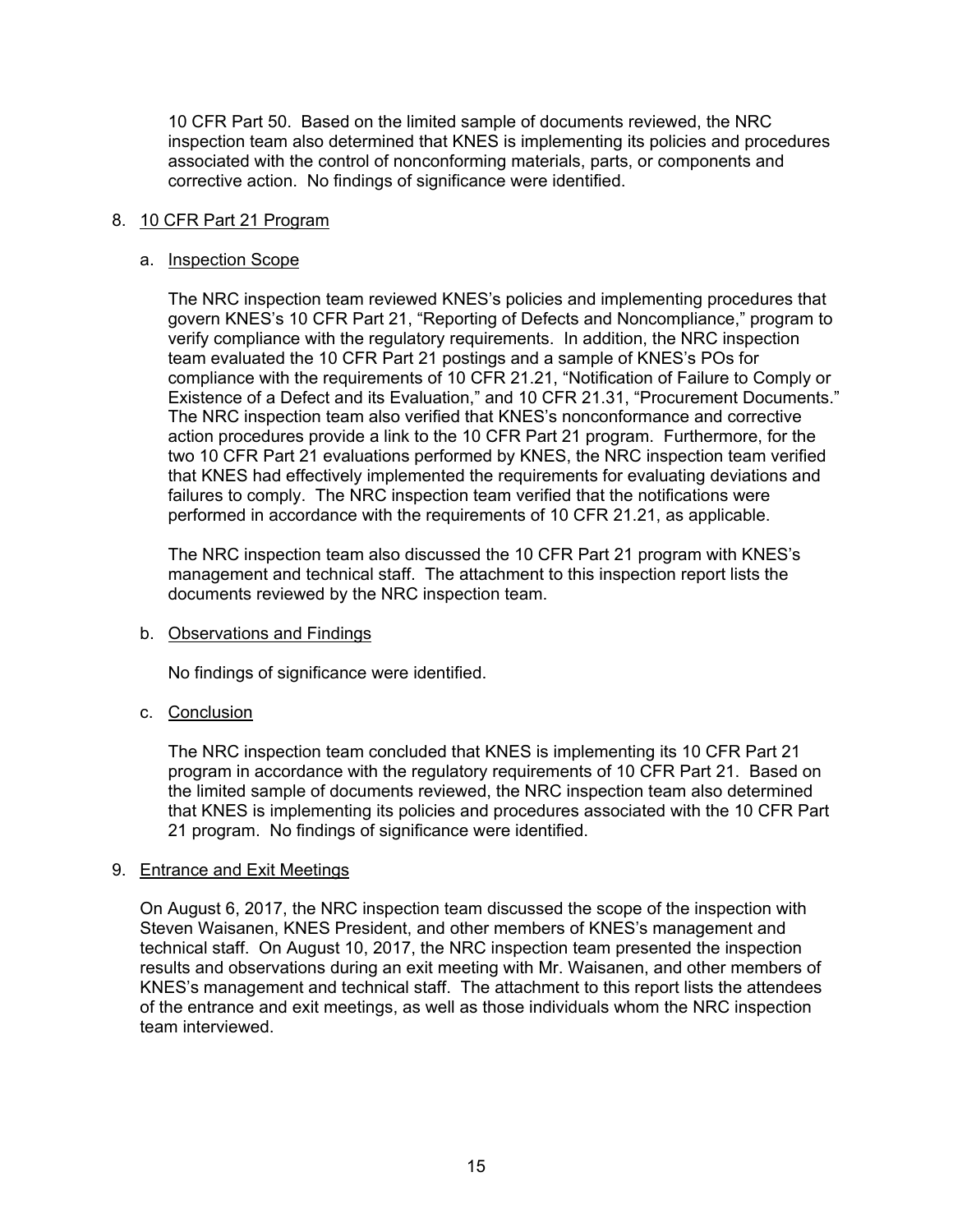# **ATTACHMENT**

# 1. ENTRANCE/EXIT MEETING ATTENDEES

| <b>Name</b>                    | <b>Title</b>                                                                  | <b>Affiliation</b> | <b>Entrance</b> | <b>Exit</b> | Interviewed |
|--------------------------------|-------------------------------------------------------------------------------|--------------------|-----------------|-------------|-------------|
| Steven Waisanen                | Konecranes<br><b>Nuclear</b><br>Equipment and<br>Services (KNES)<br>President | <b>KNES</b>        | X               | X           |             |
| <b>Thomas McCann</b>           | Global Director -<br><b>Nuclear Quality</b>                                   | <b>KNES</b>        | X               | X           | X           |
| Joseph A. Yustus               | <b>Assistant Chief</b><br>Engineer                                            | <b>KNES</b>        | X               | X           | X           |
| Keith Wegener                  | Production<br>Operation<br>Manager                                            | <b>KNES</b>        |                 |             | X           |
| Dr. Pugazhendhi<br>Kanakasabai | Structural<br>Engineering<br>Supervisor                                       | <b>KNES</b>        | X               | X           | X           |
| Jeffrey Borges                 | Subcontracting<br>Supervisor                                                  | <b>KNES</b>        |                 |             | X           |
| Jeremy Gross                   | Assistant<br>Subcontract<br>Supervisor                                        | <b>KNES</b>        |                 |             | X           |
| <b>Timothy Bies</b>            | Electrical<br>Supervisor                                                      | <b>KNES</b>        |                 |             | X           |
| Carol L. Arneson               | <b>Nuclear Quality</b><br>Assurance<br>Specialist                             | <b>KNES</b>        | X               | X           | X           |
| <b>Jeff Fisher</b>             | <b>Nuclear Quality</b><br>Inspector                                           | <b>KNES</b>        |                 | X           | X           |
| Dan Ford                       | <b>Structural Project</b><br>Engineer                                         | <b>KNES</b>        |                 |             | X           |
| <b>Clarke Anderson</b>         | <b>Structural Project</b><br>Engineer                                         | <b>KNES</b>        |                 |             | X           |
| Thong Vang                     | <b>Test Engineer</b>                                                          | <b>KNES</b>        |                 |             | X           |
| <b>Andrew Elliott</b>          | <b>Assistant Test</b><br>Engineer                                             | <b>KNES</b>        |                 |             | X           |
| Joshua Luppest                 | <b>Quality Engineer</b>                                                       | <b>KNES</b>        | X               | X           | X           |
| Dan Wittig                     | Project Manager                                                               | <b>KNES</b>        | X               | X           | X           |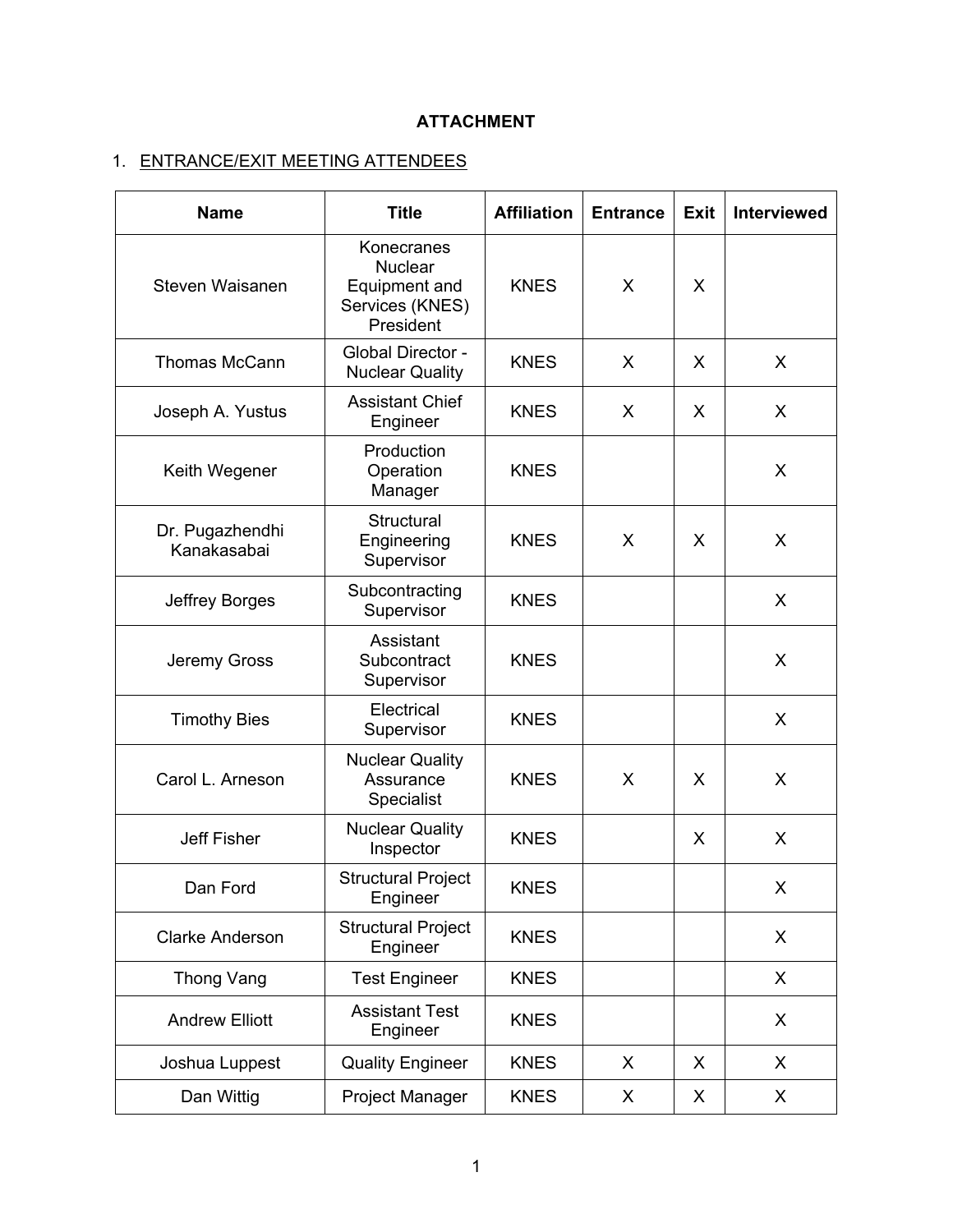| <b>Name</b>         | <b>Title</b>                      | <b>Affiliation</b> | <b>Entrance</b> | Exit | <b>Interviewed</b> |
|---------------------|-----------------------------------|--------------------|-----------------|------|--------------------|
| Scott J. Lenzner    | <b>Weldall Quality</b><br>Manager | <b>KNES</b>        |                 |      | X                  |
| Yamir Diaz-Castillo | <b>Inspection Team</b><br>Leader  | <b>NRC</b>         | X               | X    |                    |
| John P. Burke       | <b>Branch Chief</b>               | <b>NRC</b>         |                 | X    |                    |
| Aaron Armstrong     | Inspector                         | <b>NRC</b>         | X               | X    |                    |
| Ilka T. Berrios     | Inspector                         | <b>NRC</b>         | X               | X    |                    |
| Ramón Gascot-Lozada | Inspector                         | <b>NRC</b>         | X               | X    |                    |
| Steve Jones         | Inspector                         | <b>NRC</b>         | X               | X    |                    |
| Edison Fernández    | Inspector                         | <b>NRC</b>         | X               | X    |                    |
| Gordon Curran       | Observer                          | <b>NRC</b>         | X               | X    |                    |

## 2. INSPECTION PROCEDURES USED

Inspection Procedure (IP) 36100, "Inspection of 10 CFR Part 21 and Programs for Reporting Defects and Noncompliance," dated February 13, 2012.

IP 43002, "Routine Inspections of Nuclear Vendors," dated January 27, 2017.

IP 43004, "Inspection of Commercial-Grade Dedication Programs," dated January 27, 2017.

# 3. LIST OF ITEMS OPENED, CLOSED, AND DISCUSSED

| <b>Item Number</b>   | <b>Status</b> | <b>Type</b> | <b>Description</b> |
|----------------------|---------------|-------------|--------------------|
| 99901451/2017-201-01 | <b>OPENED</b> | <b>NON</b>  | Criterion III      |
| 99901451/2017-201-02 | OPENED        | <b>NON</b>  | Criterion VII      |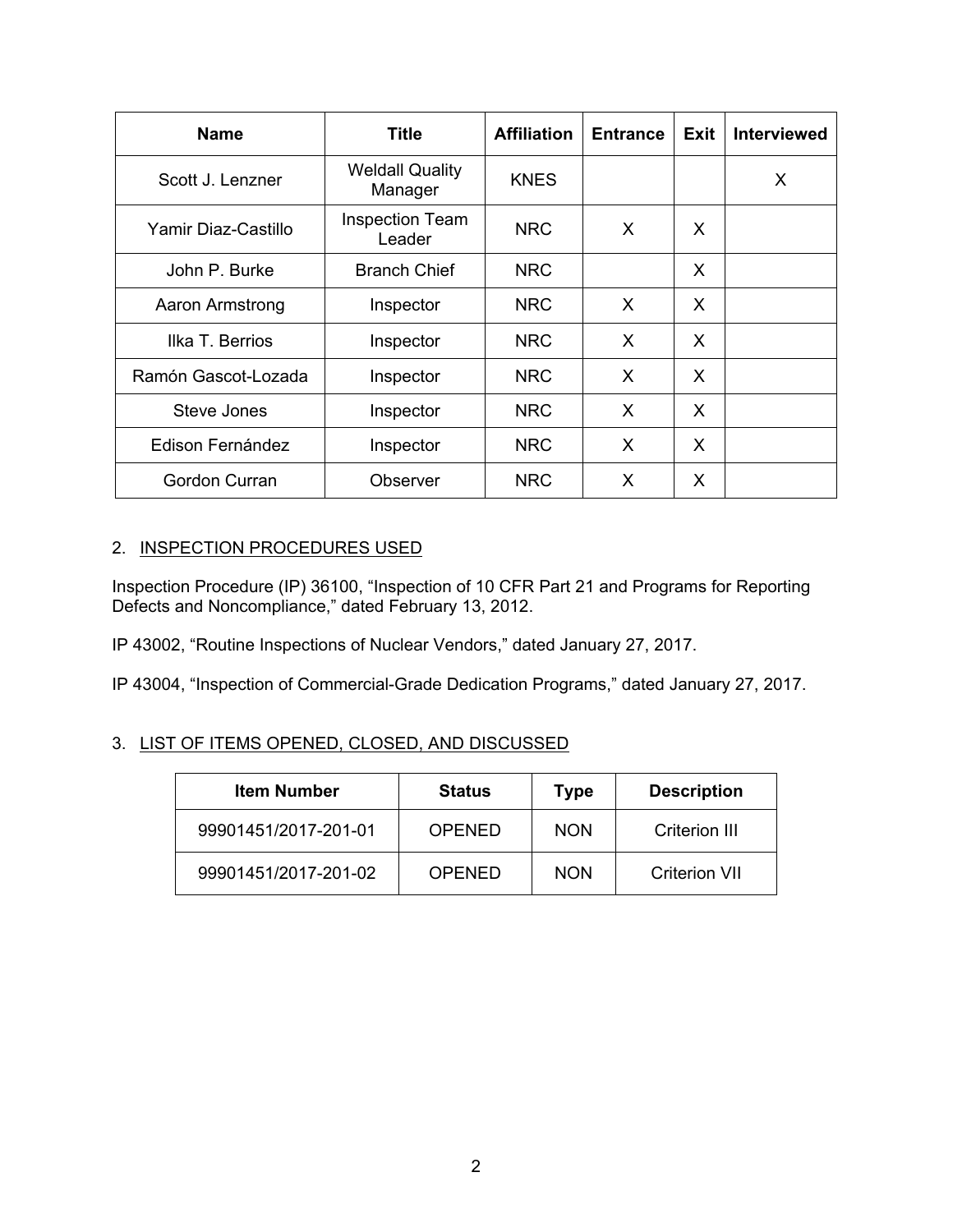## 4. DOCUMENTS REVIEWED

#### Policies and Procedures

- Konecranes Nuclear Equipment & Services, LLC (KNES) Nuclear Quality Manual (NQM), Revision 35, dated December 2016
- KNES-NOP-1.4.0, "Personnel Certification Procedure Level 2 & Level 3 Nuclear Crane Inspector," Revision 2, dated June 2011
- KNES-NQM-1.3, "Personnel Indoctrination and training," 03 dated March 2012
- KNES-NQM-1.4, "Quality Examiner (Inspector) Qualification," Revision 07 dated March 2012
- KNES-NQM-1.5, "Qualifications of Auditor," Revision 05 dated February 2015
- KNES-NQM-3.0, "Procurement Control-Purchasing," Revision 5, dated March 2012
- KNES-NQM-3.1, "Procurement Control-Suppliers," Revision 5, dated March 2012
- KNES-NQM-3.2, "Subcontracted Services," Revision 4, dated June 2011
- KNES-NQM-3.3, "Receiving Examination," Revision 4, dated February 2015
- KNES-NQM-4.0, "Process Control-Inspection and Test Control," Revision 7, dated February 2015
- KNES-NQM-4.2, "In Process Control-Handling, Storage & Shipment," Revision 5, dated March 2012
- KNES-NQM-7.0, "Calibration," Revision 5, dated January 2015
- KNES-NQM-12.0, "Audit and Management Review," Revision 6, dated December 2016
- KNES Nuclear Operating Procedure (NOP) 2.1.0, "Procedure for Calculations," Version 7, dated February 2015
- KNES NOP 2.1.1, "Control of Design Activities," Version 6, dated March 2015
- KNES NOP No. 2.1.2, "Commercial Grade Dedication Application Procedure," Revision 5, dated April 2017
- KNES NOP No. 2.1.3, "Procedure for KNES Software Quality Assurance Documentation," Revision 1, dated February 2015
- KNES NOP No. 3.1.1, "Commercial-Grade Surveys and Source Verification (Surveillance) Activities," Revision 0, dated March 2015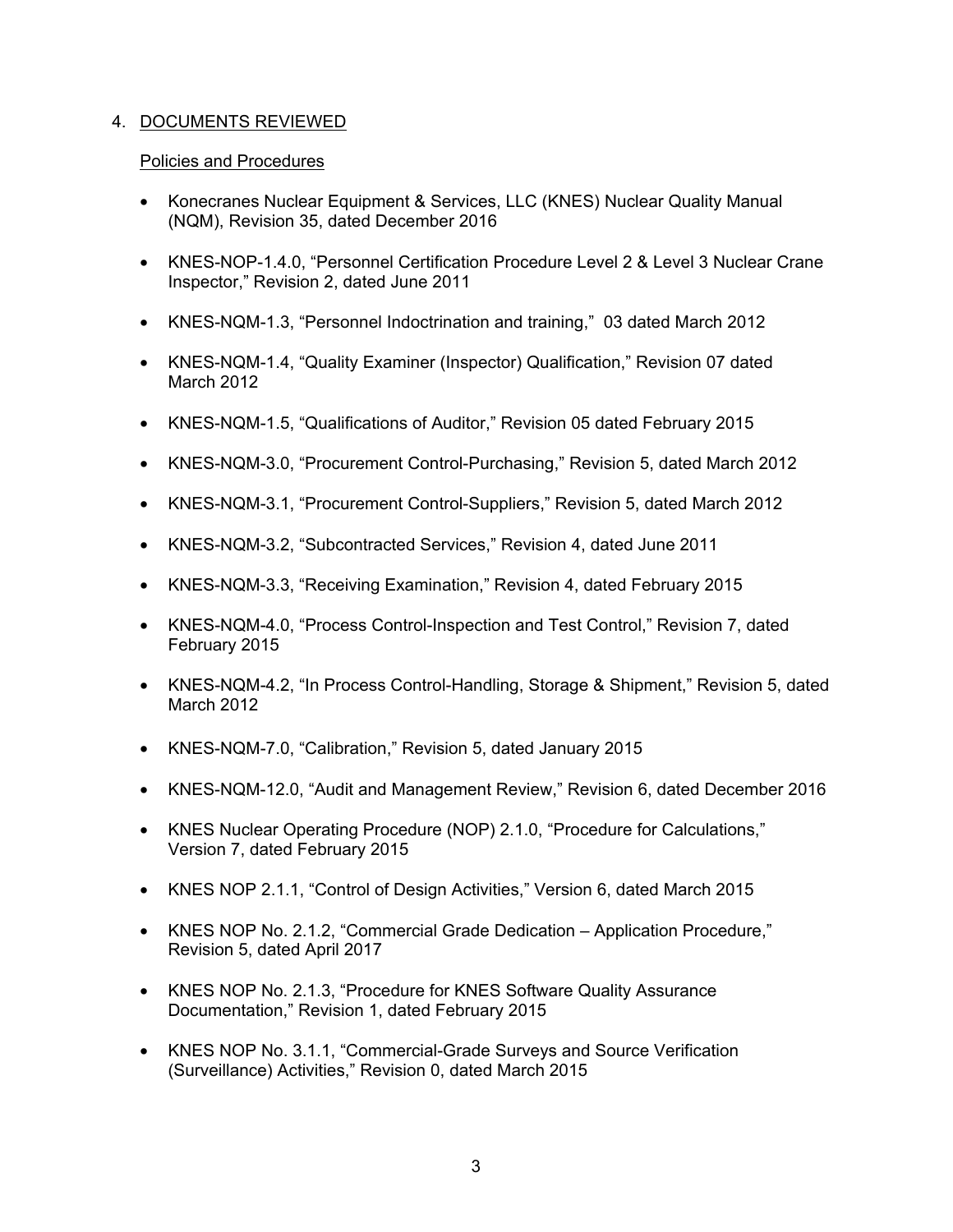- KNES NOP No. 5.0.1, "Nuclear Welding Procedure Manual," Revision 13, dated January 2017
- KNES NOP No. 5.0.3, "Control of Suppliers Performing Fusion Welding, Revision 0, dated July 2015
- KNES Test Procedure No. 36676-07, "APS Single Failure Proof Trolley and Controls Upgrade Factory Acceptance Test Procedure," Revision 4, dated July 28, 2017
- KNES Test Procedure No. 36676-08, "Main Hook & Nut," Revision 0, dated August 2011
- KNES Test Procedure No. 36676-16, "Magnetorque Emergency Lowering Procedure Main & Aux Hoist"
- Anderson Laboratories Quality Policy Manual, Revision M, dated February 14, 2014
- Anderson Laboratories procedure No. QM3001C, "Reporting Defect and Deviations per the Requirements of 10 CFR Part 21," dated December 2, 2015
- TEAM Industrial Services Quality Systems Manual Nuclear Industry Manufacturing and Service No. 33.G.100-S3, Revision 0, dated March 29, 2017
- Team Industrial Services Procedure No. MT.ASTM.1, "Magnetic Particle Dry Examination Method," Revision 4, dated April 2013
- Team Industrial Services Procedure No. UT.AWS.1, "Ultrasonic Examination of Groove Welds," Revision 8, dated April 2016
- Team Industrial Services Procedure No. UT.ASTM.1, "Ultrasonic Examination of Steel Forging," Revision 6, dated May 2015

#### Design and Commercial-Grade Dedication Records

- Arizona Public Service (APS) Palo Verde Critical List No. 36676-11, Revision 4
- APS Document No. 13-10407-M063-49-4, "Whiting Seismic Stress Calculations Containment Polar Crane"
- Purchase Specification No. 36676-23, "Palo Verde Polar Crane Compliance Matrix [Purchase Spec]," Revision 0
- Calculation No. 36676-01, , "Palo Verde Nuclear Generating Station APS Main Hoist Reeving Calculations," Revision 4
- Calculation No. 36676-26, "APS Aux Hoist Reeving Calculations," Revision 0
- Calculation No. 36676-21, "NUREG-0612 Appendix C Compliance Matrix," Revision 0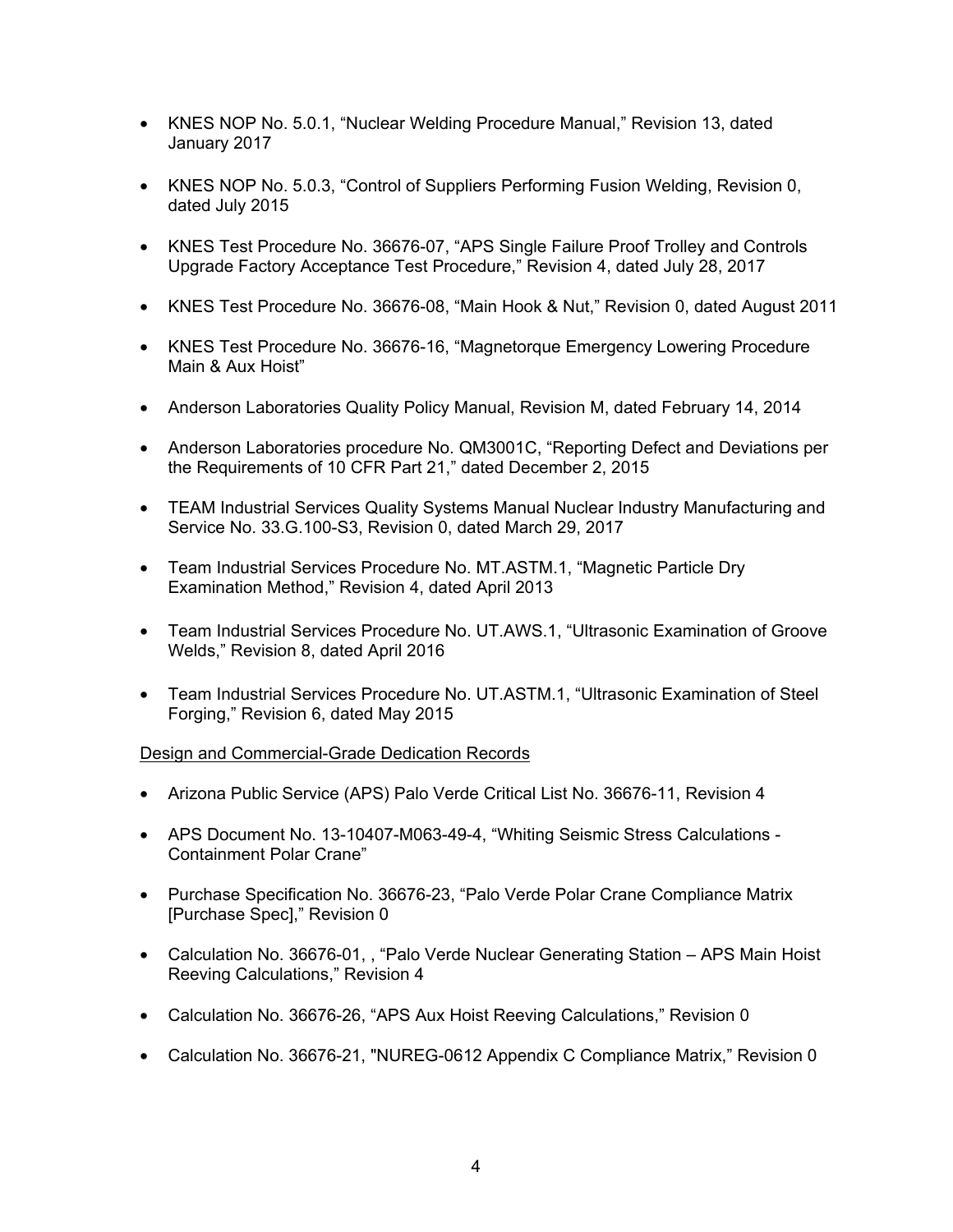- Calculation No. 36676-51, "APS Bridge Seismic Analysis with Single Failure Proof Trolley," Revision 2
- Document No. 36676-03, "Palo Verde Nuclear Generating Station Single Failure Proof Trolley and Controls Upgrade"
- Document No. 36676-04, "Safety Analysis Report for Konecranes SUPERSAFE Single Failure Proof Trolley"
- Document No. 36676-22, "NOG-1 Compliance Matrix"
- Drawing No. U78090, "General Arrangement Polar Crane Bridge, Front and End Views"
- Drawing No. U78091, "General Arrangement Polar Crane Bridge, Plan View"
- Drawing No. U78404, "Structural Truck Equalizing Bogie"
- Drawing Nos. 54217820 and 54217821, "Main Hoist Wire Rope Assembly," Revision 2
- Drawing No. 54215466, "Main Hoist Bottom Block Assembly," Revision 5
- Drawing No. 54215477, "Main Hoist Bottom Block Sheave Pin," Revision 0
- Drawing No. 54220963, "Rope Drum, Main Hoist Drum Weldment," Revision 3
- Drawing No. 54222274, "Rope Drum, Aux Hoist Drum Weldment," Revision 2
- Drawing No. 54215718, "SRI-225 Ton SFP Hook," Revision 1, dated January 2, 2013
- Drawing No. 54215718, "SRI-225 Ton SFP Hook," Revision 2, dated October 3, 2016
- Drawing No. 54215718, "SRI-225 Ton SFP Hook," Revision 3, dated July 28, 2016
- Drawing No. 54215717, "Trolley SRI Nut, 225 Ton SFP Hook Nut," Revision1, dated January 1, 2013
- Drawing No. 54215718, "Trolley SRI Hook and, Main Hoist Hook Assembly," Revision 2, dated January 1, 2013
- Drawing No. 54215716, "Trolley SRI Hook and Nut, Aux Hoist Hook Assembly"
- Engineering Release Notices Nos. 17-9236 (Change to Load Cell Pin Specification), 17-9364 (Update to Reflect Minimum Tested Values of Hook Strength), and 17-9259 (Change in Outer Diameter of Load Cell Pin) associated with Calculation No. 36676-01, "Palo Verde Nuclear Generating Station - APS Main Hoist Reeving Calculation"
- Painting Specification No. 36676-02, "APS Palo Verde Nuclear Generating Station," Revision 8, dated January 31, 2017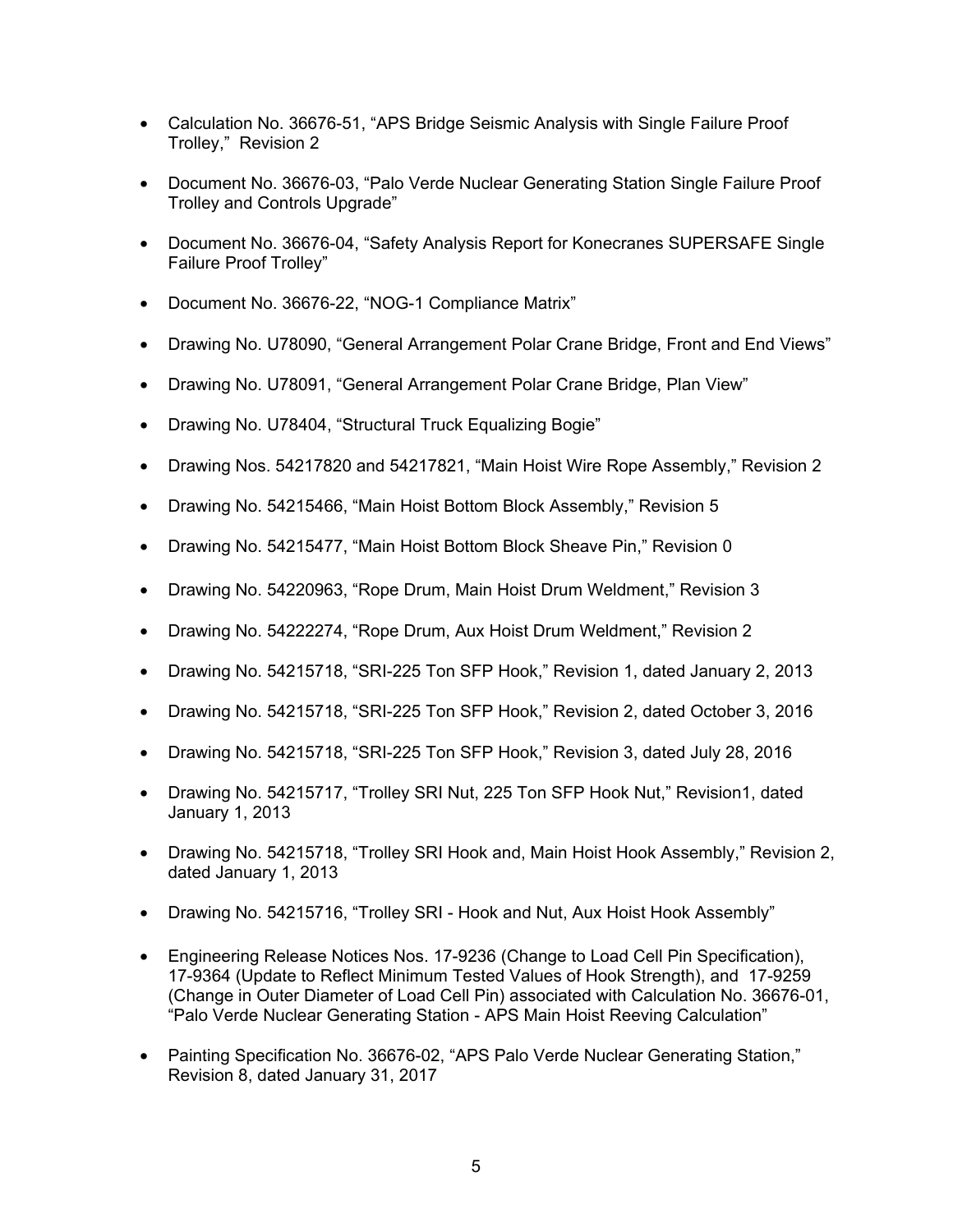- Technical Evaluation of Commercial Grade Services, Calibration Services for KNES, Revision 2, dated July 11, 2017
- Commercial-grade survey report of Lebus International, dated January 2013
- Commercial-grade survey reports of Bohr Machining, dated August 5, 2010 and October 13, 2016, respectively
- Commercial-grade survey report of Weldall, dated March 13, 2015
- Commercial-grade survey report of Trade-Tech, dated October 8, 2015
- Commercial-grade survey report of Mid-Valley Industries, dated October 13, 2016
- Commercial-grade survey report of ASC Industry, dated Mach 23, 2015
- Commercial-grade survey reports of Irizar Forge, dated October 24, 2011, December 24, 2014, and March 8, 2017, respectively
- NQM-Commercial Grade Dedication (CGD) -Technical Evaluation (TE), "Hook and Nut Supply Service", Revision 0, dated July 2016
- NQM-CGD-TE, "Raw material Supply Service", Revision 1, dated August 2015
- NQM-CGD-TE, "Fabrication and Welding Supply Service", Revision 1, dated August 2014
- NQM-CGD-TE, "Machining Supply Service", Revision 2, dated July 2016
- NQM-CGD-TE, "Raw material Supply Service", Revision 1, dated August 2015
- NQM-CGD-TE, "Machining Supply Service", Revision 2, dated August 2016
- NQM-CGD-TE, "Mechanical Component Supply Service", Revision 0, dated July 2017
- NQM-CGD-TE, "Electrical Component Supply Service", Revision 1, dated July 2017
- NQM-CGD-TE, "Heat Treating Supply Service", Revision 0, dated December 2014
- NQM-CGD-TE, "Electrical Component Supply Service", Revision 1, dated July 2017
- NQM-CGD-TE, "Wire Rope Supply Service", Revision 0, dated December 2014
- NQM-CGD-TE, "Calibration Service", Revision 2, dated July 2017
- Source surveillance report of Lebus International, dated April 2013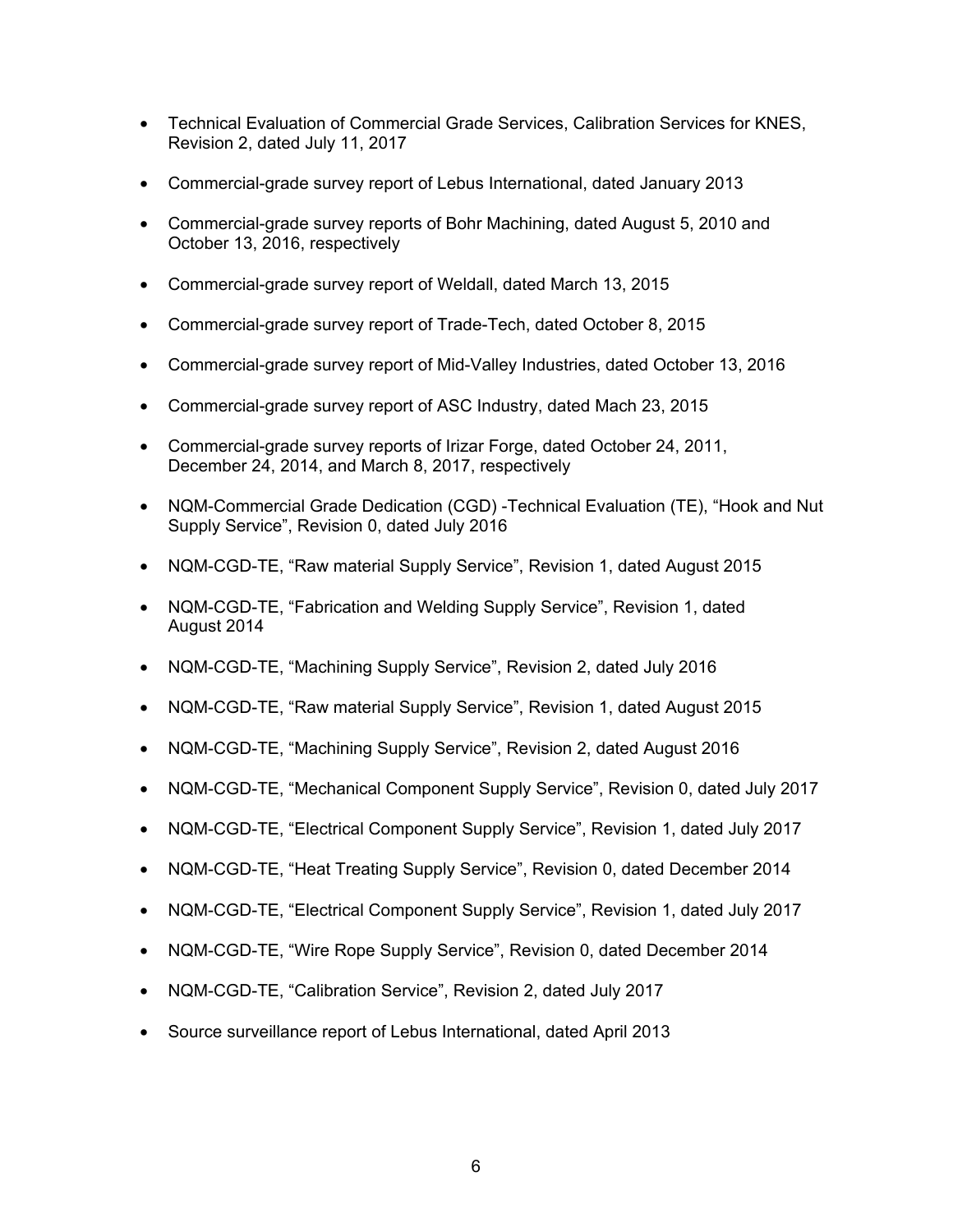- CGD Package for Software ANSYS 17, Solid Works Simulation 2016 Revision. SP 5.0, and Math Cad 15
- Certificate of Conformance for Weldall Quality Management Systems, dated March 7, 2017
- Quality Survey Report of Profile Finishing Systems, dated March 4, 2016

## American Society of Mechanical Engineers (ASME) and Welding Records

• American Society of Mechanical Engineers (ASME) NOG-1, "Rules for Construction of Overhead and Gantry Cranes (Top Running Bridge, Multiple Girder)," 2004 Edition

## Calibration, Heat Treatment, Non-Destructive Examination, Inspection and Test Records

- APS Single Failure Proof Trolley and Controls Upgrade Factory Acceptance Test Procedure No. 36676-07, Revision 4, dated July 28, 2017
- Notice of Out of Calibration Condition Report and Evaluation for tool ID No. KNQA-0030, dated October 31, 2014
- Notice of Out of Calibration Condition Report and Evaluation for tool ID No. KNWH-001, dated October 31, 2014
- Certificate of Conformance for Ultra-Core 712A80-H weld filler material from Q1 lot No. 13582620 from Lincoln Electric
- Certificate of Calibration for an infrared thermometer, dated May 2017
- Certificate of Calibration for a digital caliper, dated May 2017
- Certificate of Calibration for a bore gage, dated May 2017
- Certificate of Calibration for a hardness tester, dated May 2017
- Certificate of Calibration for a micrometer, dated May 2017

## Supplier Oversight Records

- KNES Approved Vendor List, dated July 31, 2017
- Purchase order (PO) No. 17144-00 from Weldall Manufacturing Inc., to Precision Metrology Inc., for calibration services, dated August 8, 2017
- PO No. 4500012665 from KNES to Brad Foote Gear Works for several types of gear, dated June 1, 2012
- PO No. 450084077 from KNES to Precision Metrology Inc. for calibration services, dated June 13, 2017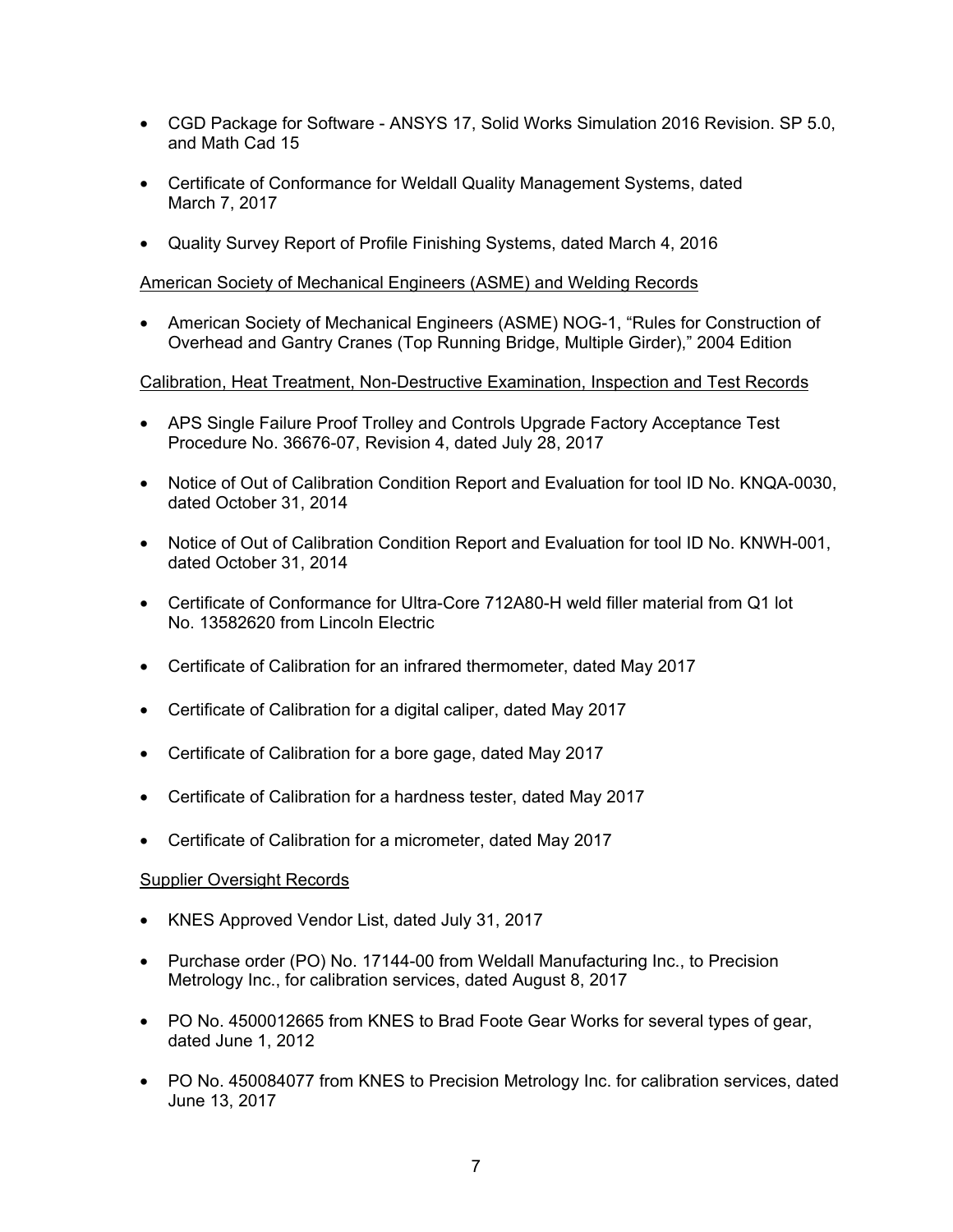- PO No. 4500849908 from KNES to Precision Metrology Inc. for calibration services, dated June 19, 2017
- PO. No. 4500860813 from KNES to Precision Metrology Inc. for calibration services, dated June 29, 2017
- PO No. 4500027598 from KNES to Weldall Manufacturing Inc., for three trolley frames and three charpy tests, dated December 3, 2012
- PO No. 4500706728 from KNES to Weldall Manufacturing Inc., for six arm auxiliary hoist equalizer weldment, dated January 18, 2017
- PO No. 4500764800 from KNES to Weldall Manufacturing Inc., for six pivoting units, dated March 21, 2017
- PO No. 4500622489 from KNES to Crosby Group for an auxiliary hook and nut, Revision 0, dated October 11, 2016
- PO No. 4500090512 from KNES to Anderson Laboratories for testing of a pinion, dated January 24, 2014
- PO No. 4500074257 from KNES to Trust Manufacturing LLC for two a heavy hex nut and a bolt, dated October 24, 2013
- PO No. 4500801337 from KNES to Scot Forge Company for a forging, dated May 1, 2017
- PO No. 4500758095 from KNES to Team Industrial Services Inc for ultrasonic testing of bottom blocks, dated March 14, 2017
- PO No. 4500642574 from KNES to DuBose National Energy for a hex nut, dated November 2, 2016
- PO No. 4500466537 from KNES to Lincoln Structural for weld filler metal, dated January 4, 2016
- PO No. 4500677557 from KNES to Carboline for Carboline 890N Paint and Carboline Dekta TRAK Device, dated December 12, 2016
- Audit report of Anderson Laboratories, dated July 30, 2012
- Audit report of Anderson Laboratories, dated October 13, 2015
- Audit report of DuBose National Energy, dated October 27, 2016
- Audit report of Lincoln Structural Solutions, dated July 23, 2014
- Audit report of Scot Forge, dated March 3, 2016